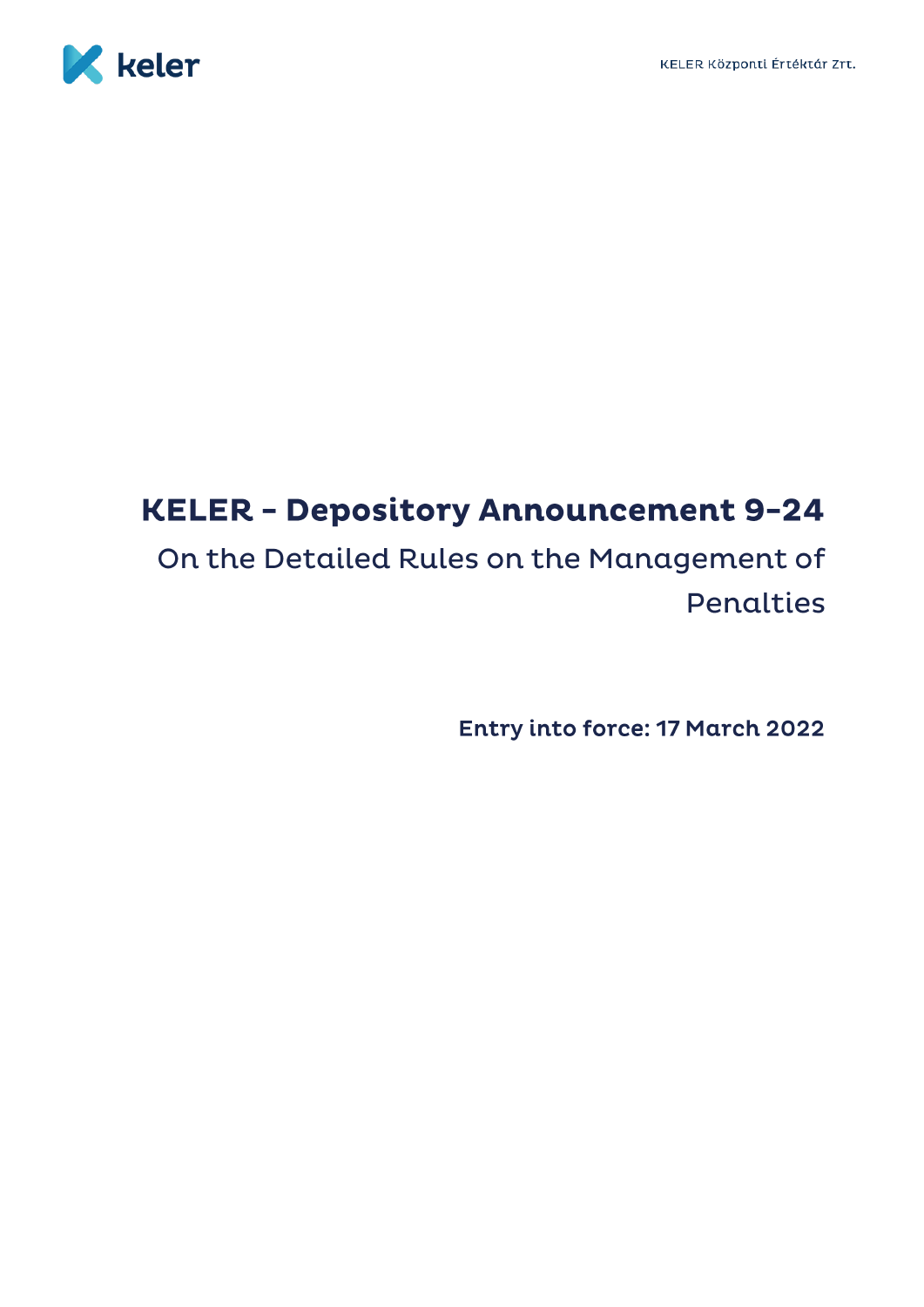

## **Table of Contents**

| 2. |        |                                                                                         |  |
|----|--------|-----------------------------------------------------------------------------------------|--|
| 3. |        |                                                                                         |  |
|    |        |                                                                                         |  |
|    |        |                                                                                         |  |
|    |        |                                                                                         |  |
|    | 3.3.1. |                                                                                         |  |
|    | 3.3.2. |                                                                                         |  |
|    | 3.3.3. |                                                                                         |  |
|    | 3.3.4. |                                                                                         |  |
|    | 3.3.5. |                                                                                         |  |
|    |        |                                                                                         |  |
|    | 3.4.1. |                                                                                         |  |
|    | 3.4.2. |                                                                                         |  |
|    | 3.4.3. |                                                                                         |  |
|    | 3.4.4. |                                                                                         |  |
|    |        |                                                                                         |  |
|    |        |                                                                                         |  |
|    |        |                                                                                         |  |
|    |        |                                                                                         |  |
|    |        | 3.9. Handling of penalties due for transactions cleared by the central counterparty  18 |  |
| 4. |        |                                                                                         |  |
| 5. |        |                                                                                         |  |
| 6. |        |                                                                                         |  |
|    |        |                                                                                         |  |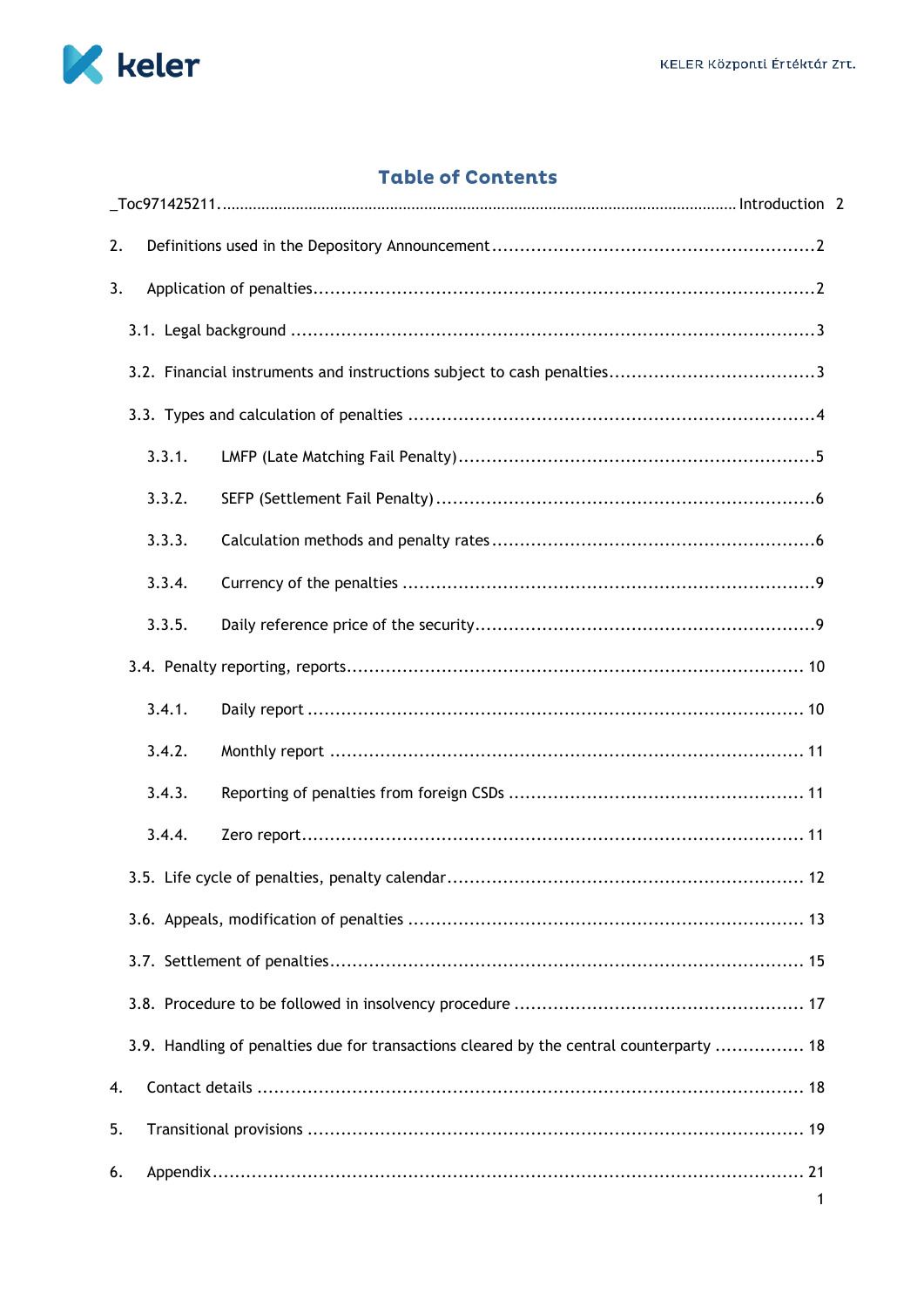

-

## 1. Introduction

The purpose of this Depository Announcement is to set out the details of the sanction mechanism for penalties that KELER is obliged to apply in order to enforce the settlement discipline in conjunction with the provisions of Chapter II.4.9 on Settlement Discipline of the General Business Rules of KELER (General Business Rules). The application of the sanction mechanism is provided based on the CSDR<sup>1</sup> and the related Settlement Discipline Regulation (SDR)<sup>2</sup>, and the provisions established by KELER in this Depository Announcement are aligned with these rules.

Among the measures affecting settlement discipline, this Depository Announcement details the process and conditions for the application of penalties, the sending of the related reports, and the way in which penalties are collected and distributed.

## <span id="page-2-0"></span>2. Definitions used in the Depository Announcement

The terms and expressions used in this Depository Announcement shall have the meaning ascribed to them in the General Business Rules (General Business Rules) and in the relevant legislation and the ECSDA Framework.

## <span id="page-2-1"></span>3. Application of penalties

Pursuant to Article 7(2) of the CSDR, KELER shall impose penalties on Account Holders causing failed settlements in the Settlement System.

The penalty, as one of the sanction mechanisms provided for by law, does not form part of the revenues of KELER, but is passed on to the innocent Account Holder in the failed settlement.

With regard to the management of penalties, KELER also follows the recommendations of the European Central Securities Depositories Association (ECSDA)<sup>3</sup>, i.e. it applies the guidelines summarised in the ECSDA CSDR Penalties Framework document.

**From 2 May 2022, KELER will start to fully apply the Penalty Mechanism for settlement instructions failed in its own Settlement System, but at the same time it will have to implement** 

<sup>&</sup>lt;sup>1</sup> Regulation (EU) No 909/2014 of the European Parliament and of the Council of 23 July 2014 on improving securities settlement in the European Union and on central securities depositories and amending Directives 98/26/EC and 2014/65/EU and Regulation (EU) No 236/2012

Commission Delegated Regulation (EU) 2018/1229 of 25 May 2018 supplementing Regulation (EU) No 909/2014 of the European Parliament and of the Council with regard to regulatory technical standards on settlement discipline

 $3$ Detailed information on penalties is provided in the ECSDA CSDR Penalties Framework document. (The latest version available at the time of editing this Depository Announcement is available here: [https://ecsda.eu/wp](https://ecsda.eu/wp-content/uploads/2021/10/2021_10_05_ECSDA_CSDR_Penalties_Framework.pdf))[content/uploads/2021/10/2021\\_10\\_05\\_ECSDA\\_CSDR\\_Penalties\\_Framework.pdf\)](https://ecsda.eu/wp-content/uploads/2021/10/2021_10_05_ECSDA_CSDR_Penalties_Framework.pdf))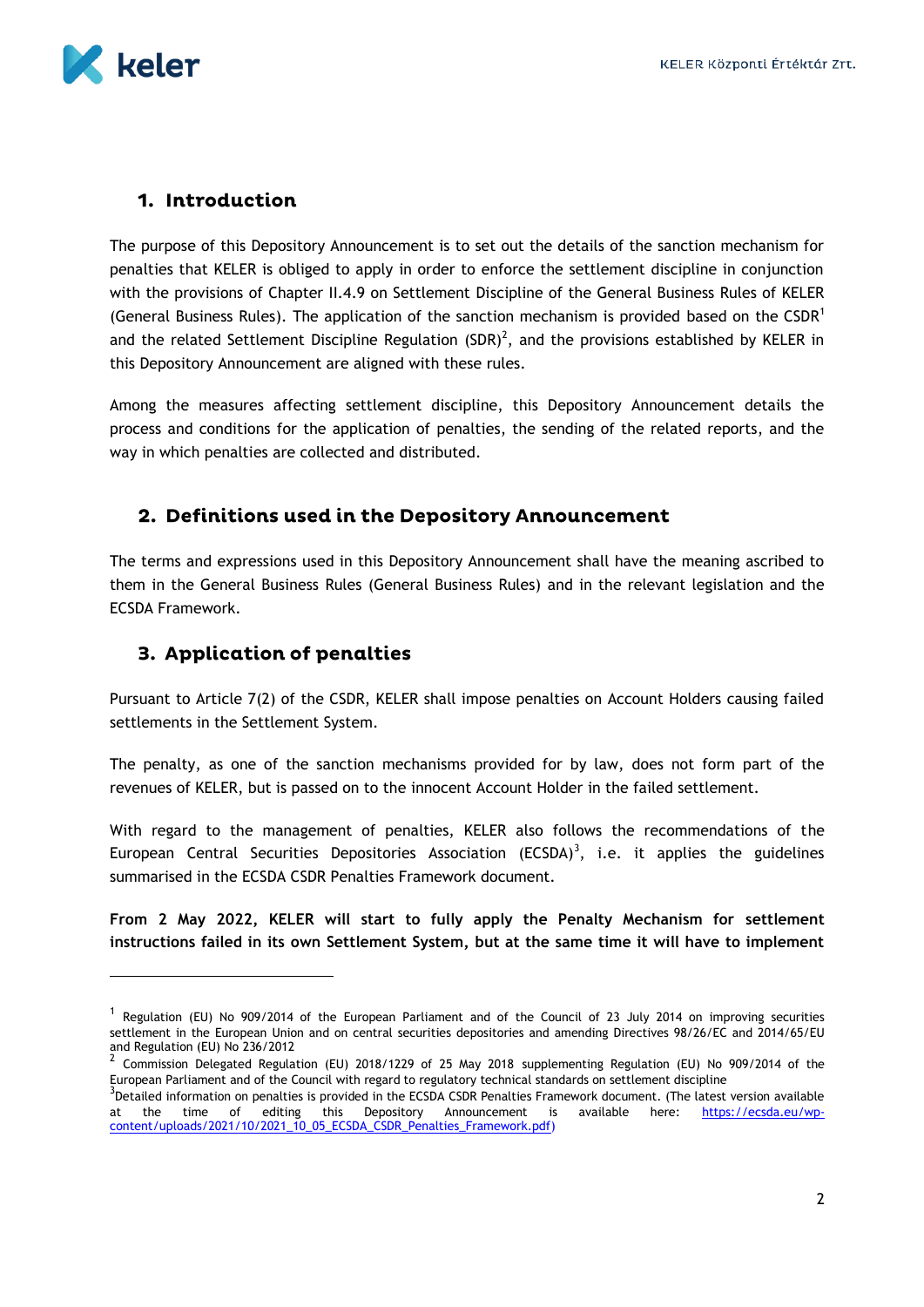

**the ex-post collection or distribution of penalties for failed settlement instructions with a detection date on or after 1 February 2022.** 

**For details of the transitional arrangements, see Chapter 5.**

However, **as from 1 February 2022, KELER will forward the penalties incurred by foreign CSDs to its clients** and will collect and distribute the penalties within the prescribed time limits.

#### <span id="page-3-0"></span> $3.1.$ Legal background

KELER has developed the rules and processes for penalties based on the following legal provisions, industry recommendations and other documents:

- Regulation (EU) No 909/2014 of the European Parliament and of the Council on improving securities settlement in the European Union and on central securities depositories and amending Directives 98/26/EC and 2014/65/EU and Regulation (EU) No 236/2012 (CSDR)
- Commission Delegated Regulation (EU) 2018/1229 supplementing Regulation (EU) No 909/2014 of the European Parliament and of the Council with regard to regulatory technical standards on settlement discipline (SDR)
- Commission Delegated Regulation (EU) 2017/389 supplementing Regulation (EU) No 909/2014 of the European Parliament and of the Council as regards the parameters for the calculation of penalties for non-compliance with the settlement and the activities of CSDs in host Member States
- Regulation (EU) No 600/2014 of the European Parliament and of the Council on markets in financial instruments and amending Regulation (EU) No 648/2012
- ESMA Questions and Answers Implementation of the Regulation (EU) No 909/2014 on improving securities settlement in the EU and on central securities depositories.
- ECSDA CSDR Penalties Framework

-

#### <span id="page-3-1"></span> $3.2.$ Financial instruments and instructions subject to cash penalties

Penalties apply to trades made on both trading venues and on the OTC market.

Penalties may be imposed on matched<sup>4</sup> settlement instructions that have not been settled on the intended settlement date and are for the settlement of MiFID II/MiFIR financial instruments (transferable securities, money market instruments, units in collective investment undertakings, emission allowances) that:

<sup>4</sup> Unmatched settlement orders are not subject to penalties, i.e. they can only be taken into account for the purposes of applying a penalty after the order has been successfully matched. For details see chapter 2.3.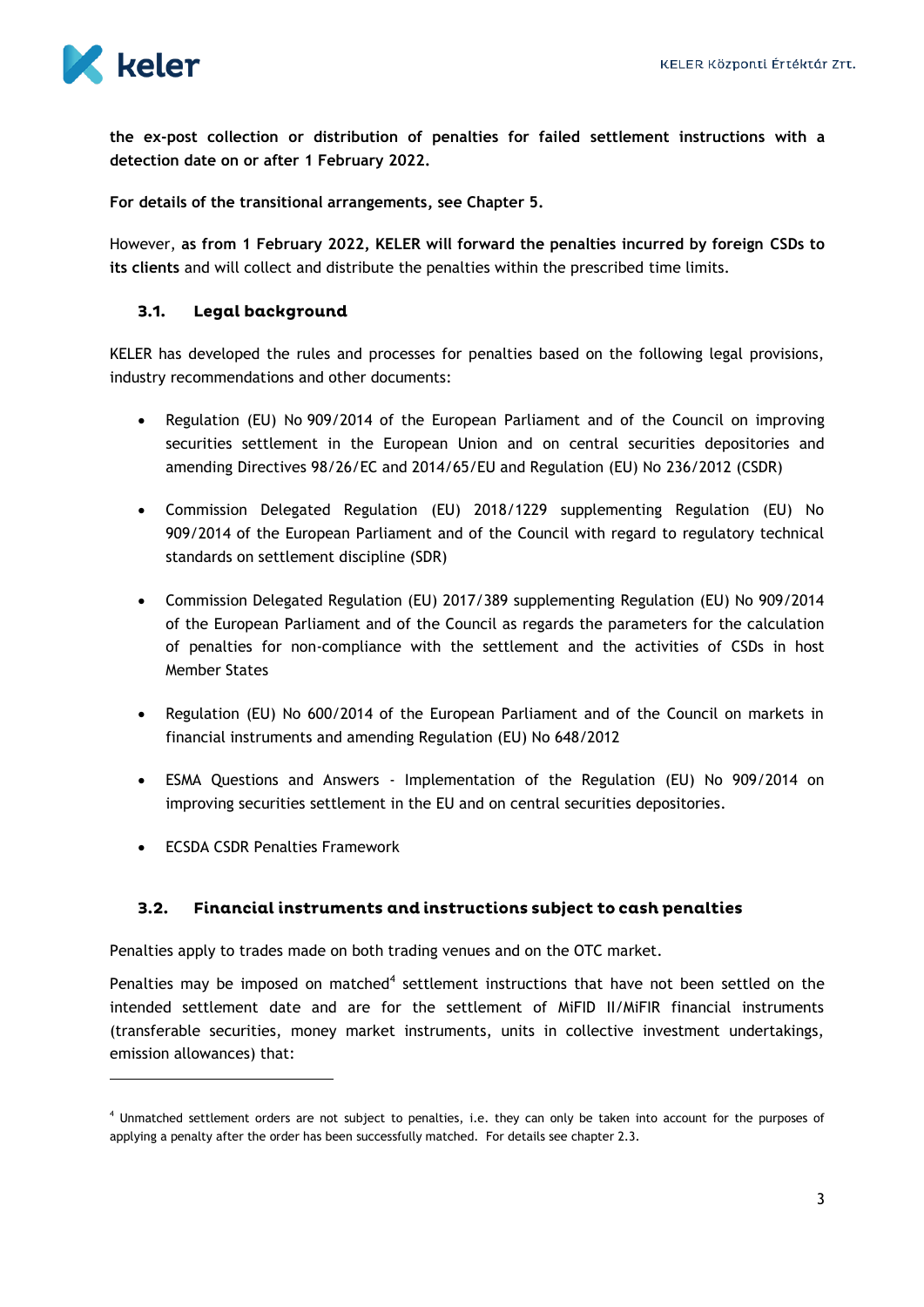

-

- are tradable on an EU trading venue, or
- may be cleared by an EU CCP
- except shares whose primary trading venue is in a third country.

The above criteria for determining whether a financial instrument should be considered subject to a penalty are determined on the basis of the databases maintained by ESMA:

- Instruments admitted to trading venues in the EU are included in the Financial Instruments Data System (FIRDS)<sup>5</sup> database.
- The list of shares whose primary trading venue is outside the EU can be determined on the basis of the Short Selling Regulation (SSR)<sup>6</sup> list.

New or changed data in the ESMA databases are taken into account from the business day following the change.

KELER calculates the penalty for all instructions failed in its own settlement system, including for intra-CSD settlements on the T2S platform. However, no penalties apply to securities blocking transactions, as these transactions do not constitute settlement instructions and do not result in the transfer of financial instruments between accounts.

If the settlement fail does not take place in the settlement system of KELER but in the system of a foreign CSD subject to CSDR through the intermediation of KELER, the calculation and reporting of the penalties for these settlement instructions is the responsibility of the CSD concerned. KELER receives these reports from its external account servicers (currently SIX SIS - Switzerland and KDPW - Poland).

KELER also sends daily and monthly reports to its clients on the penalties received from foreign CSDs, and the settlement of penalties levied and passed on by these external settlement venues is also performed by KELER by debiting or crediting the client accounts with KELER.

Account Holders are responsible for allocating, reporting and passing on the penalty amounts to their clients.

#### <span id="page-4-0"></span> $3.3.$ Types and calculation of penalties

The following two types of penalties are distinguished, depending on when the matching of the settlement instructions concerned took place in relation to the intended settlement date or cut-off date.

<sup>&</sup>lt;sup>5</sup> https://registers.esma.europa.eu/publication/searchRegister?core=esma\_registers\_firds

<sup>&</sup>lt;sup>6</sup> https://registers.esma.europa.eu/publication/searchRegister?core=esma\_registers\_mifid\_shsexs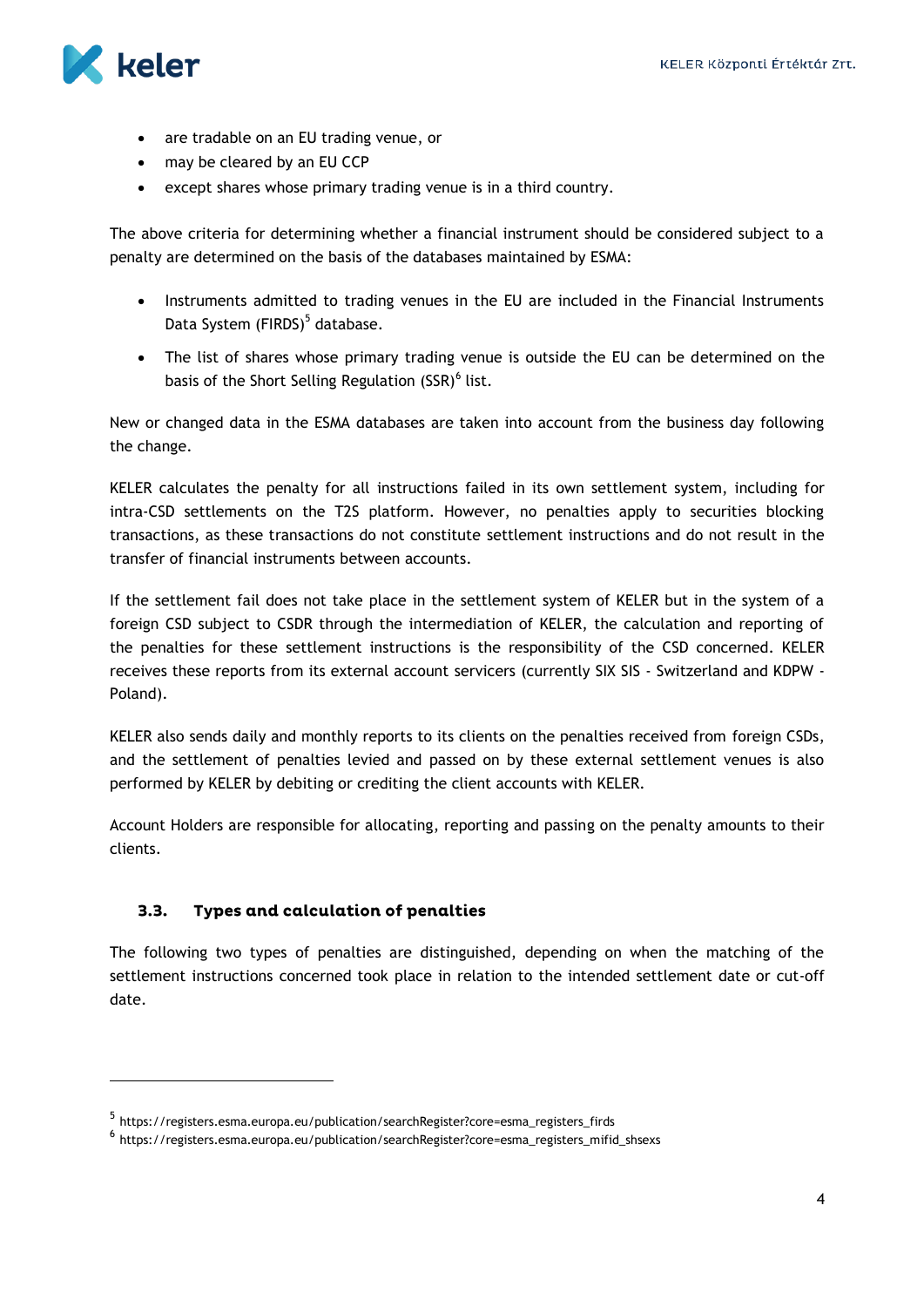



**1. Figure 1 - Types of penalties depending on the intended settlement date**

#### <span id="page-5-0"></span>3.3.1. LMFP (Late Matching Fail Penalty)

If settlement instructions are successfully matched on the business day following the intended settlement date (ISD), or the matching takes place on the intended settlement date but after the settlement cut-off time, before the close of the relevant business day, a late matching penalty may be imposed retroactively for up to several business days (N) at a time, from the intended settlement date to the matching date.

The Account Holder who was the last to submit a settlement instruction shall be liable to pay the penalty. (Even in the case where both Account Holders submitted their instructions after the ISD cutoff time.)

The penalty detection date in case of LMFP is the same as the date of matching.

Calculation formula for DF, RF, RVP, DVP (i.e. instructions resulting in actual securities movement), where the projection basis for the penalty is the market value of the failed security quantity:

**LMFP** = 
$$
\sum_{n=1}^{N}
$$
 (Penalty rate \* Securities daily reference price \* Securities quantity)

Calculation formula for PFOD instructions (i.e. instructions with no actual securities movement): In this case, the basis for calculating the penalty is

**LMFP** = 
$$
\sum_{n=1}^{N}
$$
(Penalty rate (daily borrowing rate) \* Settlement amount)

Therefore, the penalty calculated for late matching is the sum of the individual penalties calculated for each penalty date (business day).

If an already matched settlement instruction is submitted late, in default the selling (transferring) Account Holder in the instruction is the at-fault party and the penalty is charged to the seller. However, the selling Account Holder, if approved by the receiving Account Holder, may request KELER to reallocate the penalty to the other party through an appeal. If the failure was caused by the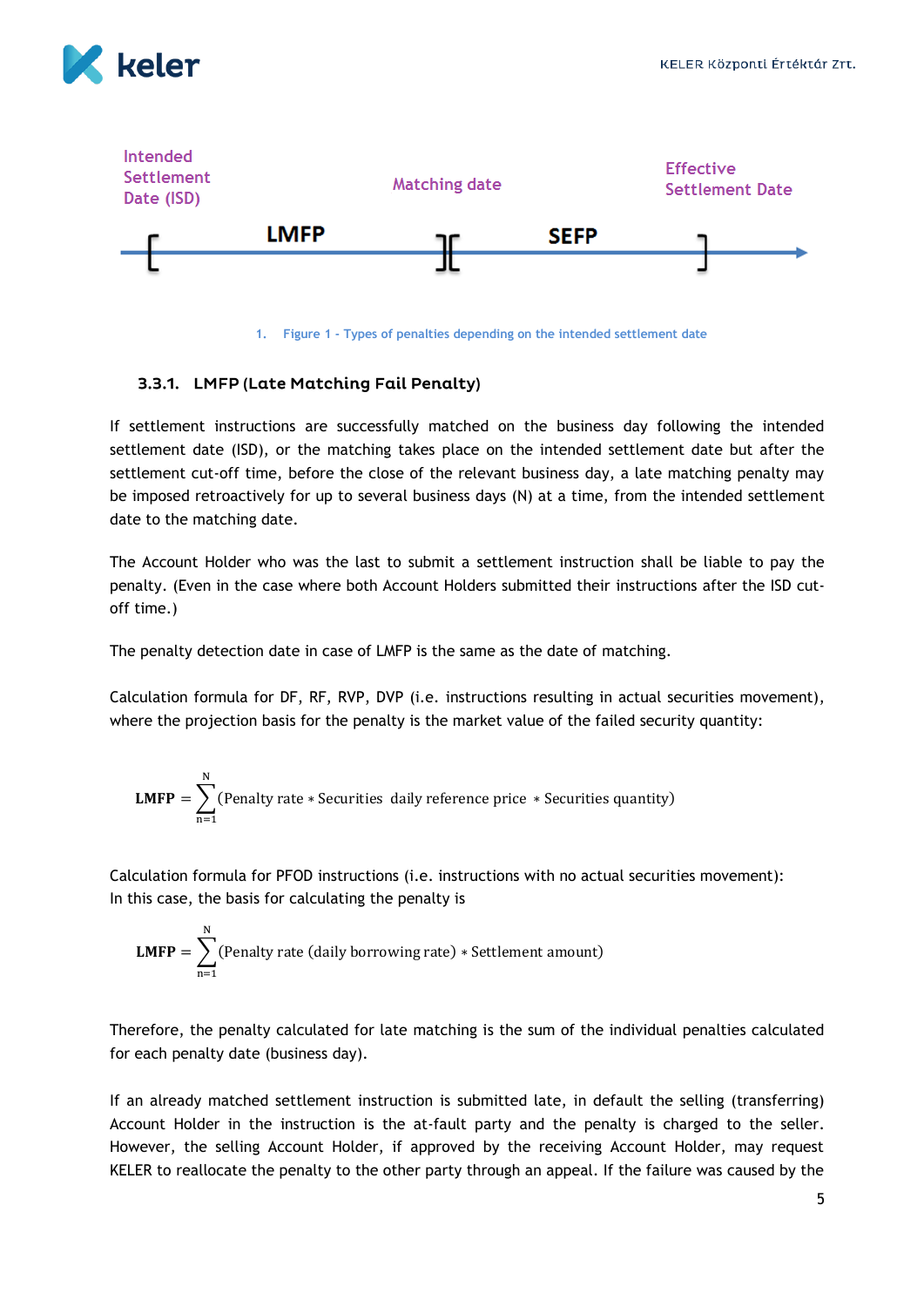

third party - trading venue - that submitted the instruction, the Account Holders concerned may claim directly from the trading venue the reimbursement of the amount of the penalty, outside the penalty mechanism operated by KELER.

Please note that for securities accounts where the Account Holder has enabled automatic transfer crediting, - i.e. where a transfer order (FOP TRAD) from the transferring Account Holder causes KELER to generate a matching settlement instruction on behalf of the receiving Account Holder - in the case of a failed settlement instruction submitted by the transferring party after the ISD cut-off time, the receiving Account Holder is considered at fault, given that the instruction automatically generated on its behalf has the subsequent acceptance timestamp!

## <span id="page-6-0"></span>3.3.2. SEFP (Settlement Fail Penalty)

Penalty calculated for the period between the intended and effective settlement date(s), payable for settlement instructions that are matched until the applicable cut-off on the intended settlement date, but are not settled on the intended settlement date or on the following business day(s). On a business day, only the SEFP for that day will be charged, i.e. in the case of consecutive failures over several days, penalties will be calculated separately for each business day.

The penalty detection date for a SEFP-type penalty is the same as the date of settlement failure.

The penalties (SEFPs) are determined on the basis of the status and reason for failure of the settlement instruction concerned at the end of the settlement window (i.e. cut-off time) relevant for the transaction type concerned. This reason determines whether a penalty is to be imposed on the instruction and which counterparty is subject to the penalty.

*Accordingly, for example, in the case of a DVP-type settlement instruction, KELER will look at the relevant settlement cut-off, i.e. the status at 17:30: the seller may be subject to penalties due to lack of securities (LACK), the buyer due to a shortage of funds (MONY), and both parties may be subject to penalties simultaneously for instructions held in hold status (PREA, BOTH) (if both parties' instructions are held).*

Calculation formula for DF, RF, DVP, RVP (i.e. instructions resulting in actual securities movement) instructions:

**SEFP** = Penalty rate \* Securities daily reference price\* Securities quantity

Calculation formula for PFOD instructions (i.e. instructions with no actual securities movement):

**SEFP** = Penalty Rate (overnight credit rate) \* Settlement Amount

#### <span id="page-6-1"></span>3.3.3. Calculation methods and penalty rates

The calculation method to be used determines the type of penalty rate.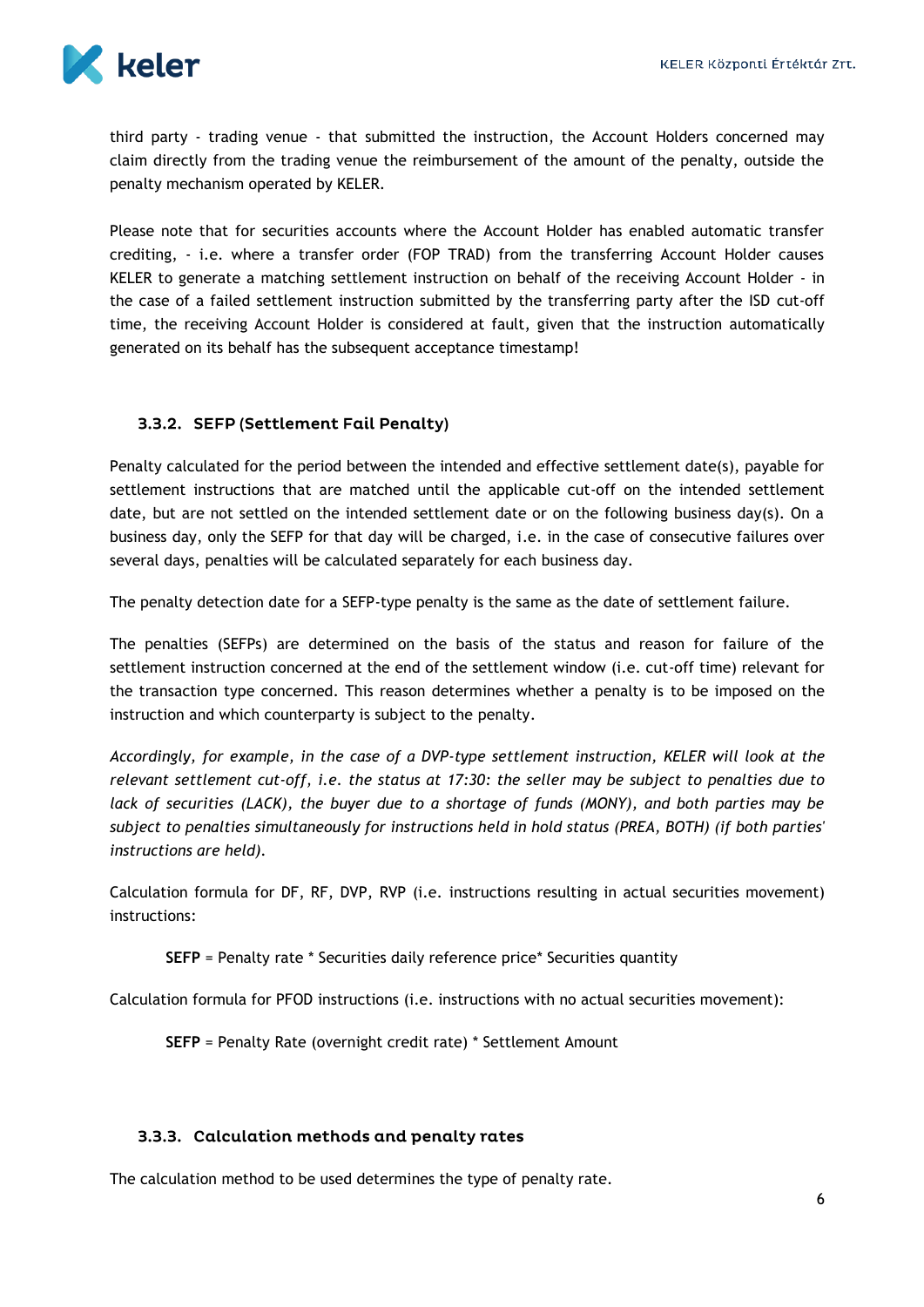

- **A SECU-type calculation method** shall be used for the following types of settlement instructions resulting in actual securities movements:
	- o DF: Delivery Free of Payment
	- o RF: Receipt Free of Payment
	- o DVP: Delivery versus Payment

The penalty is calculated on the basis of the market value of the quantity of securities failed, i.e. the quantity of securities multiplied by the reference price of the security on the date of failure.

In the case of partial settlement, only the remaining outstanding amount of securities is taken into account.

The applicable penalty rates are set out in Table 1 (see below)

Under the SECU-type calculation methodology, a penalty may be calculated if the settlement instruction of the party at fault has one of the following settlement reason codes at the settlement cut-off time on the relevant business day:

- o PENF (Flng) / LACK: lack of securities
- o PENF (Flng) / PREA or BOTH\*: withheld (alone or by both parties)
- o PENF (Flng) / INBC: related settlement instruction in the same pool missing (possible for FOP transfers)
- o PENF (Flng) / LINK\*\*: related settlement instruction in the same pool has failed (possible for FOP transfers) or when, in the case of repo transactions, the maturing leg has not been settled due to the failure of the initial leg.
- o PENF (Flng) / OTHR: in case of other reasons for failure

#### **Table 1: Penalty rates to be used for the calculation of penalties (basis point)<sup>7</sup>**

(In brackets, the classification of the financial instrument concerned according to the CFI code under the CSDR)

| Liquid shares (SHRS)                                                                             | 1.00 <sub>bp</sub> |
|--------------------------------------------------------------------------------------------------|--------------------|
| Illiquid shares (SHRS)                                                                           | 0.50 bp            |
| Government securities (SOVR)                                                                     | 0.10 bp            |
| Corporate bonds (DEBT, MMKT)                                                                     | 0.20 <sub>bp</sub> |
| Financial instruments traded on SME growth markets (e.g. BSE)<br>Xtend), excluding bonds* (SHRS) | $0.25$ bp          |

-

<sup>&</sup>lt;sup>7</sup> For details see: Regulation EU 2017/389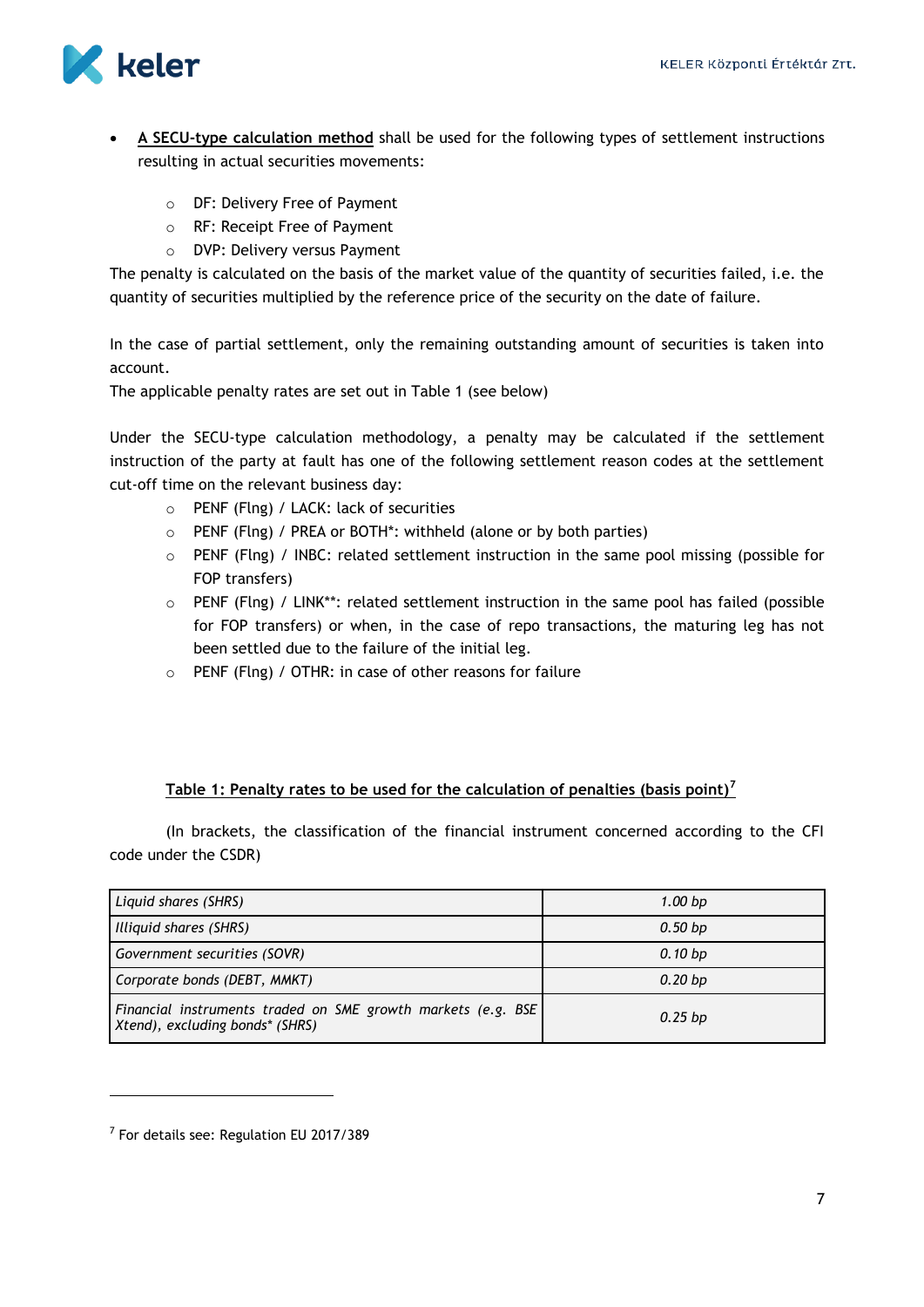

 $\overline{a}$ 

| Bonds* traded on SME growth market (DEBT, MMKT)                                             | $0.15$ bp |
|---------------------------------------------------------------------------------------------|-----------|
| For other financial instruments (SECU, ETFS, UCIT, EMAL, OTHR)<br>$\sim$ $\sim$ $\sim$<br>. | $0.50$ bp |

1 basis point (bp) =  $0.01\%$ 

Transactions in the SME growth market are identified by KELER on the basis of the MIC code of the Place of Trade in the settlement instruction, if this information is provided.

Illiquid shares are defined on the basis of the  $ESMA$  FITRS $^8$  database (Financial Instruments Transparency).

 The **MIXE calculation method** is used for RVP (Receive versus Payment) type settlement instructions. In this case the market value of the failed securities is the basis for calculation. In this case, the penalty rate is the official interest rate charged by the central bank issuing the settlement currency for overnight credit<sup>9</sup>, which may not be less than 0. (That is, in the case of a

negative interest rate, the amount of the penalty is 0.) For each business day, the 1/360th of the published annual interest rate is used for the calculation, i.e. the daily interest rate, and the daily interest rate is also used in the penalty reports.

 **CASH type calculation method** is used for PFOD type settlement instructions. Since there is no actual movement of securities in these transactions and therefore no market value of the securities can be interpreted, the basis for the calculation of the penalty is the matched settlement amount.

In this case, the penalty rate is also equal to the official interest rate charged by the central bank issuing the settlement currency on a daily credit basis, which cannot be less than 0. (That is, in the case of a negative interest rate, the amount of the penalty is 0.) See above.

Under a MIXE or CASH type methodology, a penalty may be imposed if the settlement instruction of the party at fault has one of the following fail reasons on the settlement cut-off date of the payer's settlement instruction on the relevant business day:

- o PENF (Flng) / MONY: Money uncovered (Buyer)
- o PENF (Flng) / PREA or BOTH\*: withheld (alone or by both parties)
- $\circ$  PENF (Flng) / LINK\*\*: in the case of repo transactions, the maturing leg has not been settled due to the failure of the initial leg (only for MIXE calculation method)
- o PENF (Flng) / OTHR: in case of other reasons for failure

<sup>8</sup> [https://registers.esma.europa.eu/publication/searchRegister?core=esma\\_registers\\_fitrs\\_files](https://registers.esma.europa.eu/publication/searchRegister?core=esma_registers_fitrs_files) <sup>9</sup>For HUF see:<https://www.mnb.hu/letoltes/repo-idosor-hu.xls> (O/N covered loan rate), for EUR: <https://www.ecb.europa.eu/home/html/index.en.html> (Marginal facility rate)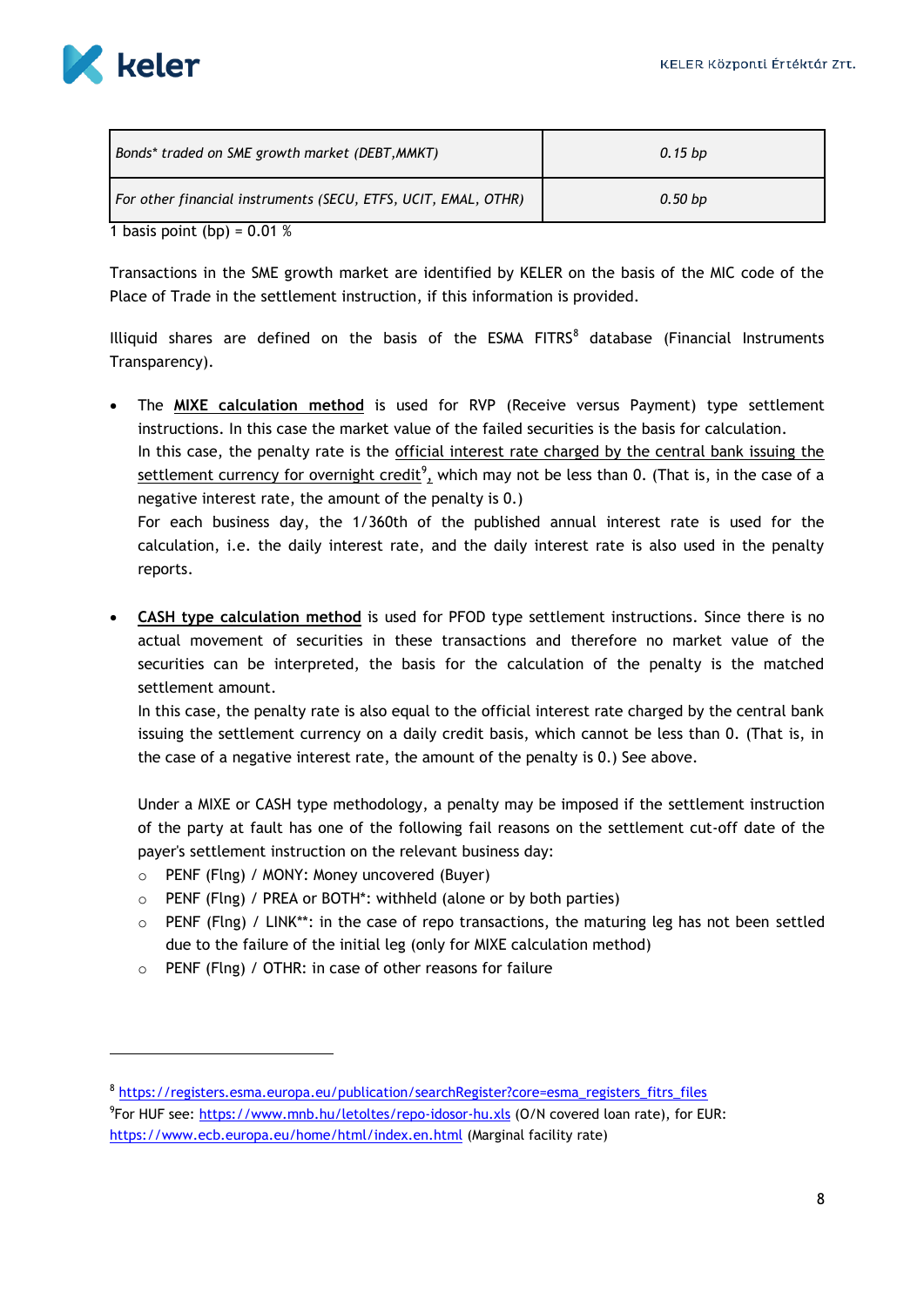

\*If both parties' instructions are on hold at the relevant cut-off time, both the delivering and the receiving party will be charged a penalty according to the relevant calculation method. On this basis, for FOP-type instructions, the amounts of each penalty will be the same but of opposite sign, so that they will ultimately sum to 0.

In the case of withholding of settlement instructions against payment by both parties (BOTH reason), different calculation methods and penalty rates applied to DVP and RVP instructions may result in different penalty amounts!

**\*\*** In case of a LINK failure reason, the penalty will be automatically charged to both parties involved. However, only the Account Holder who caused the failure of the related (linked) settlement instruction will be considered as the party at fault. The determination of the Account Holder to be actually penalised and the correct assessment of the penalty will be done manually. KELER will subsequently remove the penalty charged to the at-fault Account Holder. The Account Holder(s) concerned may submit an appeal to KELER to have the automatically calculated penalty corrected.

## <span id="page-9-0"></span>3.3.4. Currency of the penalties

The currency in which the amount of the penalties (and also the collection or distribution) calculated by KELER is denominated in the case of failed settlements between KELER accounts (intra-CSD):

- if the type of the original settlement instruction is FOP, then HUF (also for transactions in securities denominated in foreign currency or for reference prices recorded in foreign currency),
- if the settlement method is DVP, the penalty is also calculated in the original currency of the settlement instruction.

The currency denomination of the penalties incurred by foreign CSDs is determined by the respective CSDs, and KELER shall report and settle the penalties in the currency in which they are received from the external account servicer.

#### <span id="page-9-1"></span>3.3.5. Daily reference price of the security

For the purpose of calculating the penalty, the market value (price) on the day of fail is determined as follows:

- For equity-type financial instruments, the closing price of the most relevant trading venue (MRM most relevant market) in terms of liquidity is used, if available. The MIC code indicating the MRM market is contained in the ESMA FITRS database.
- For other financial instruments, the price of the EU trading venue with the highest turnover is used. ESMA will publish a list of the trading venues with the highest turnover assigned to ISINs on a quarterly basis for each financial instrument, based on trading data from the previous quarter, starting in February 2022.
- If the closing price from the most relevant/trading venue with the highest turnover is not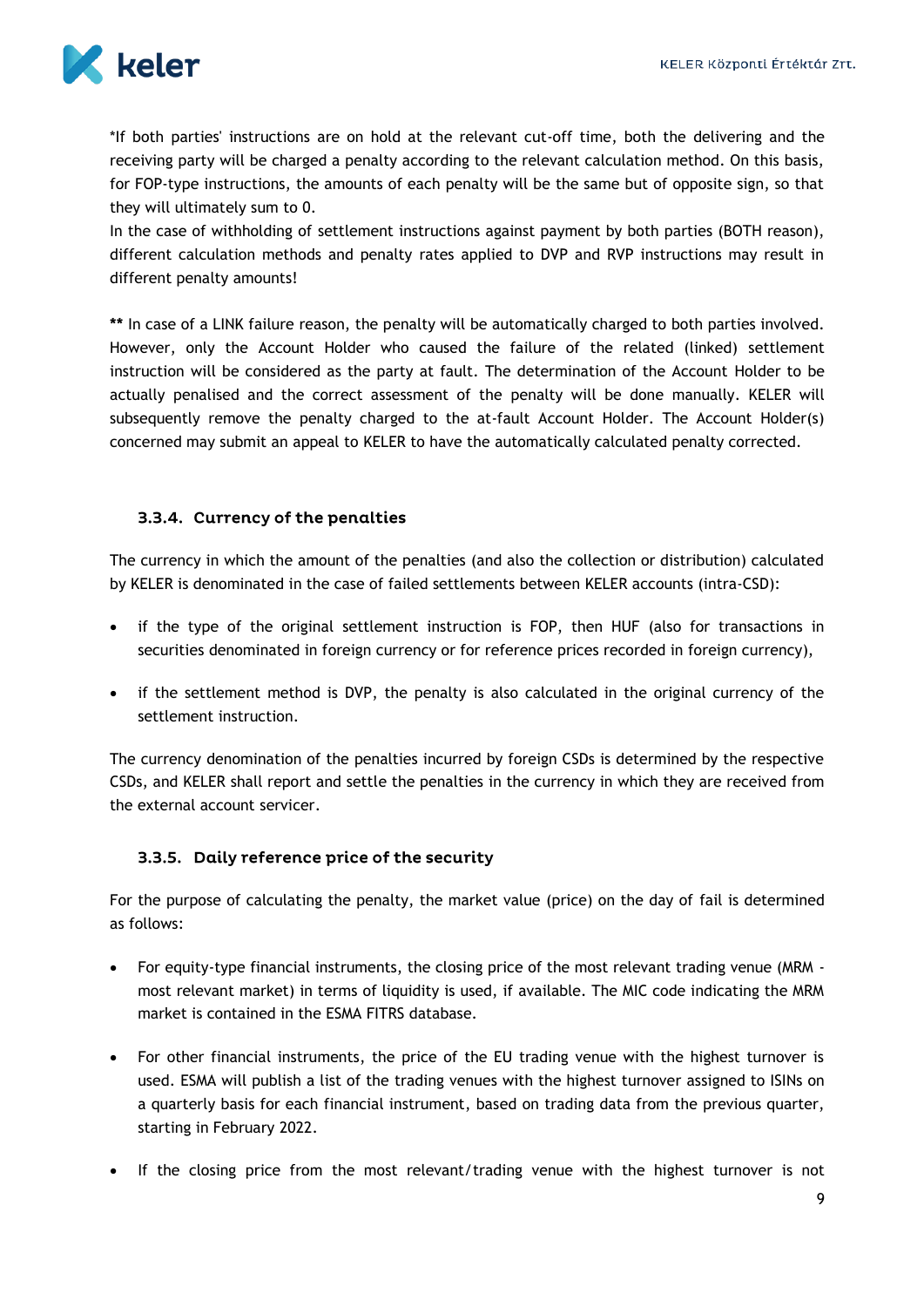

available for a given fail date, the last available closing price from that trading venue will be considered to apply. In the absence of a closing price not more than 30 days old for the trading venue assigned to the security, KELER may use a price determined in accordance with its own methodology, including prices published by depositaries and market makers or calculated on a net asset value basis, or, in the absence of an available market price, may use a valuation of the securities at par value.

KELER may also adjust ex-post the penalties previously calculated due to a change in a reference price already used in the reference price system, if the change in the reference price relates to a business day for which a penalty has already been calculated.

In accordance with international practice, the market prices used for the calculation and their sources are not shown in the penalty reports.

#### <span id="page-10-0"></span> $3.4.$ **Penalty reporting, reports**

For each penalty, KELER identifies the defaulting Account Holder, i.e. the party at fault, who is liable to pay the penalty, and the innocent party, who will be the beneficiary of the penalty. For the purposes of penalties, counterparties are always identified per KELER Account Holder (per KELER Main Account, i.e. based on the first 4 characters of the Central Securities Account Number), and therefore the penalty reports are always prepared at this level, i.e. KELER does not provide a subaccount or underlying principal/clearing member breakdown in its reports.

KELER reports penalties by default in the form of MT537 or semt.044 (via KID). (The message types are the same for daily and monthly reports.)

In case the message format chosen by the client is not available for technical reasons, KELER may alternatively, as a substitute, send notifications of the relevant penalty items by electronic mail to the contact persons previously notified to KELER.

The Account Holder may request changes to the setting and subscription rules for reports (channel, zero report) by sending a duly signed electronic document to [clientservice@keler.hu](mailto:clientservice@keler.hu) via the KELER Central Client Service.

## <span id="page-10-1"></span>3.4.1. Daily report

KELER will send a daily report on the newly detected penalties and the details of the related settlement instructions, following failures in its own settlement system, no later than 12:00 noon on the Business Day following the day on which the penalty was detected, as scheduled, and on the previous Business Day, to be paid by or credited to the Account Holder.

If a previously recorded penalty is amended or cancelled on a business day, the next report will also include these amendments with the original date of detection of the penalty.

The daily reports issued by KELER will include both new penalties for that day and penalties amended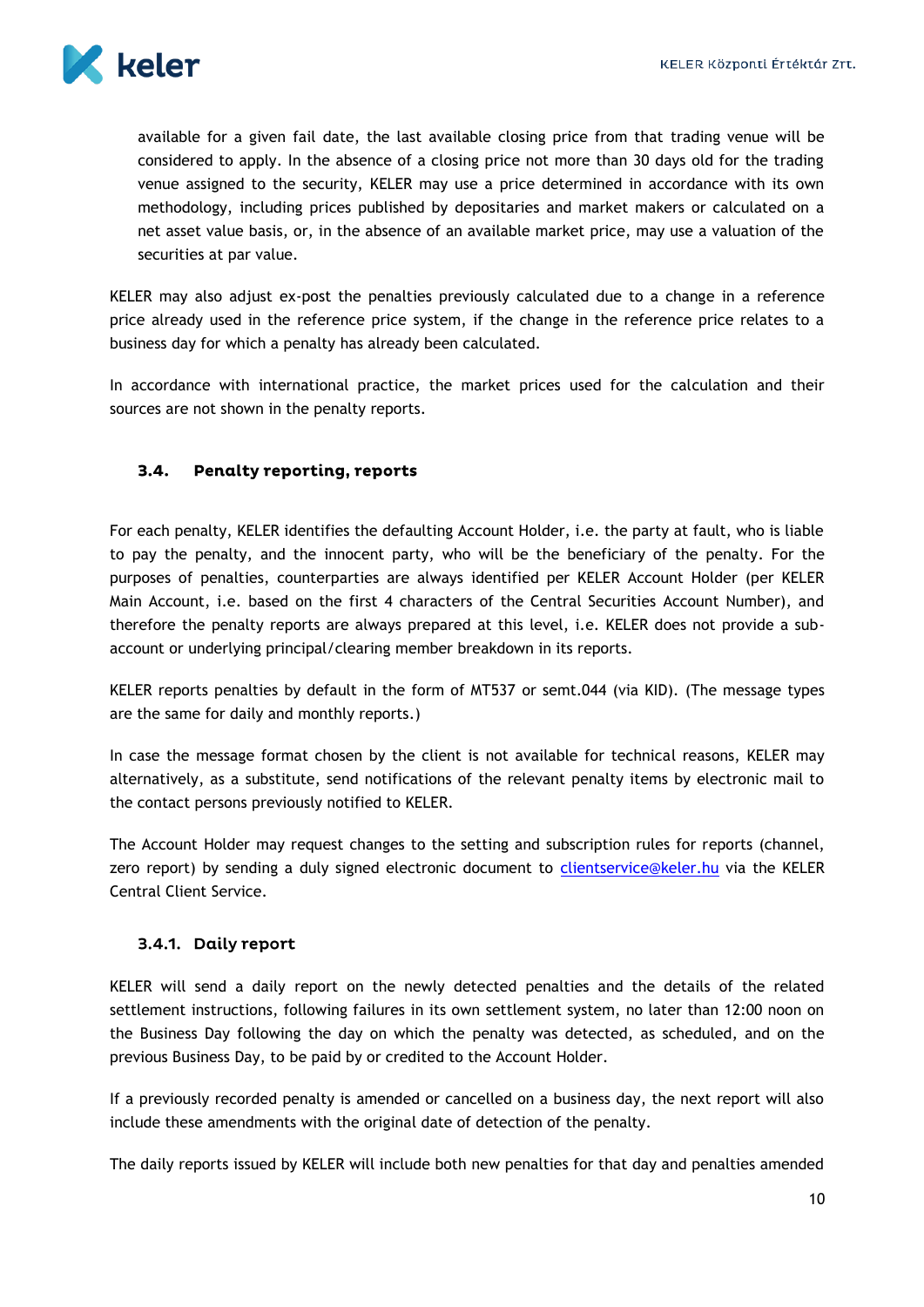

or cancelled on that day.

#### <span id="page-11-0"></span>3.4.2. Monthly report

The monthly report is based on the finalised penalty data for the previous month, i.e. it includes those penalty items with an active status whose penalty detection date falls in the month preceding the month in which the report is sent. (For example, a monthly report in April would include penalties detected between 1 and 31 March.)

The monthly reports include the aggregated net amount of penalties per currency and per settlement partner, as well as the global net amount of penalties actually to be settled against the Account Holder.

Important: The amount to be settled by KELER (global net amount) does not include the amounts of penalties calculated for transactions cleared by the CCP, with regard to Article 19 of EU Regulation 2018/1229.

The monthly report does not include the details of the calculation of the individual penalty amounts and the details of the corresponding settlement instruction.

## <span id="page-11-1"></span>3.4.3. Reporting of penalties from foreign CSDs

If a cross-border instruction of a KELER Account Holder to an external (EU) settlement venue fails, the corresponding penalty is calculated by the foreign CSD and reported directly to KELER as participant or, in case of an indirect link, to the external account servicer of KELER. KELER will process this information and reports to produce separate daily and monthly reports on external penalties. Thus, a KELER Account Holder who is affected for a given business day (or month) not only by a failure within KELER but also by cross-border transactions as reported by the foreign securities depository will receive several reports for a business day or month.

The reports will be prepared separately at the level of the external account servicers of KELER (SIX SIS and KDPW) and these reports on external penalties will be sent by KELER to the Account Holder concerned by 14:00 on the Business Day following the Business Day in question, as scheduled.

Please note that KELER can only send reports on penalties calculated by foreign securities depositories if it has received and processed them itself. The processing of foreign penalties may sometimes take some time due to the different data content of the reports provided by the individual account servicers or underlying CSDs and the multiple actors involved in the settlement chain.

For this reason, KELER's reports on foreign penalties may contain different levels of detail than the penalties from KELER's own Settlement System, i.e. for example, certain calculation details or certain data on the underlying instruction may not be provided to our Account Holders!

#### <span id="page-11-2"></span>3.4.4. Zero report

Upon request, the Account Holder may also request zero (daily and monthly) reports, which are also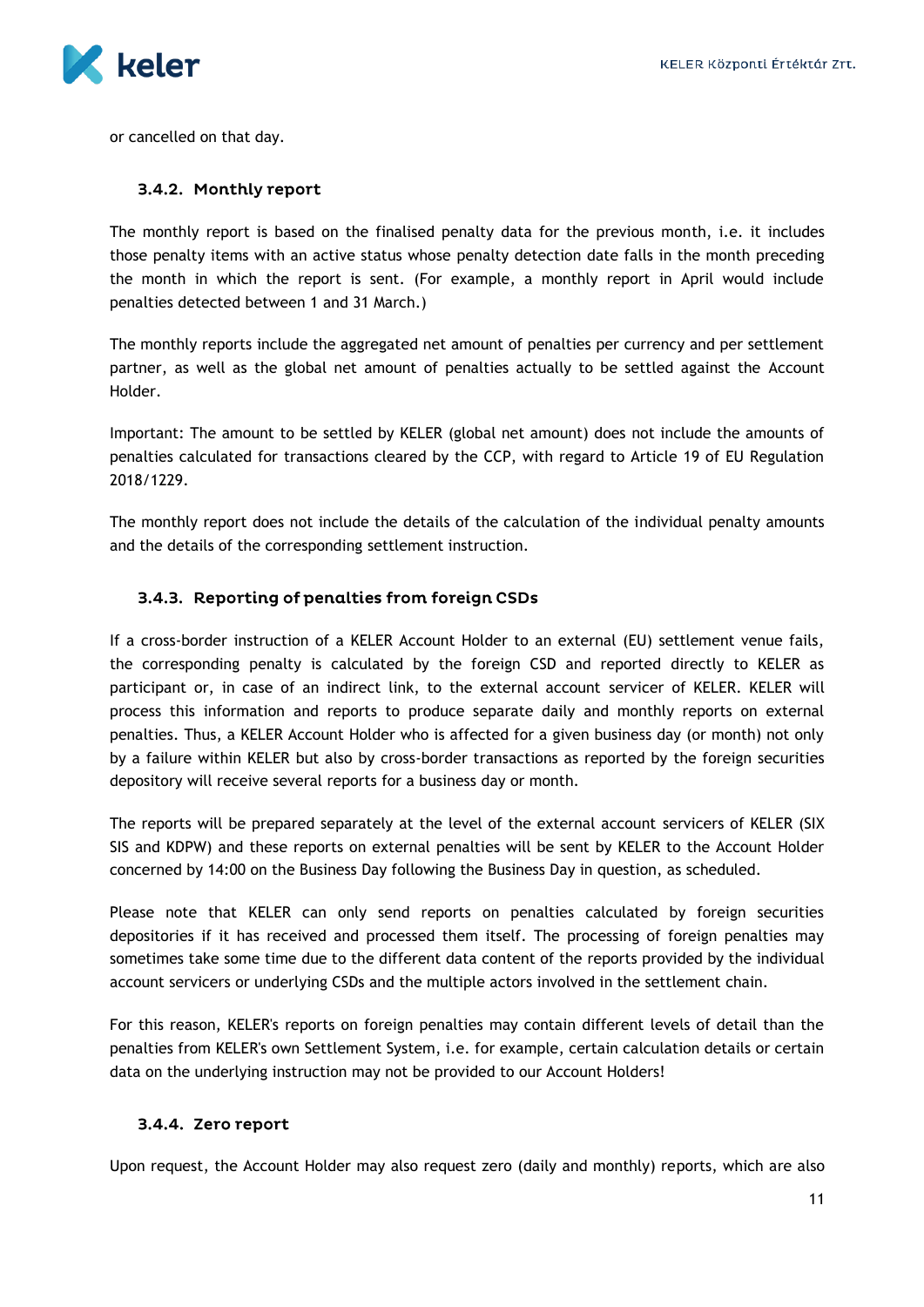

prepared for business days on which no new penalty was recorded or no previous penalty was amended (daily report), and a zero monthly report is generated even if the Account Holder did not have an active status penalty for the relevant month.

The zero daily report is scheduled to be completed by 14:00 on business days, taking into account any penalties from foreign securities depositories.

By default, a zero report is not generated for all Account Holders, only on request.

#### <span id="page-12-0"></span> $3.5.$ Life cycle of penalties, penalty calendar

KELER determines the days for reporting, appealing and settling penalties on the basis of a standardised Penalties Business Calendar, harmonised between countries, in line with the ECSDA CSDs Procedures. Accordingly, all days except Saturdays, Sundays, 25 December and 1 January are considered as Penalties Business Days (PBD).

KELER also sets the following dedicated days and deadlines for penalties affecting its own Settlement System. *(All dedicated business days listed below should be interpreted as PBDs.)*

- 1) The Account Holder may appeal to KELER on the 10th business day of the month (by 17:00) with regard to the penalty for the previous month. \*
- 2) A foreign CSD (investor CSD) Account Holder holding an account with KELER can appeal to KELER on the 11th business day of the month (by 17:00) regarding the penalty for the previous month.
- 3) The last day on which KELER may make adjustments to the penalty calculated for the previous month is the 12th business day of the month.
- 4) The monthly report, including aggregates based on the finalised penalties for the previous month, is sent to Account Holders by KELER on the 14th business day.
- 5) On the 15th business day, (PAIR type) PFOD instructions are generated and sent to the settlement system, with the intended settlement day of the 17th business day.
- 6) The collection and distribution of penalties is scheduled for the 17th business day of the month. This day will be the intended settlement date for PFOD (PAIR type) transactions.

If a PBD day listed in Sections 1 to 5 falls on a day that is not a KELER business day (i.e. no settlement service is provided by KELER), the given transaction is due on the last day before the given PBD, which is also a business day for KELER.

If the 17th business day of the month that is relevant for penalty management (PBD) is not a KELER business day, the settlement of PFOD instructions for the settlement of penalties (Section 6) is due on the next KELER business day.

\*In the case of an appeal of a penalty calculated by a foreign CSD, the deadline for receipt of the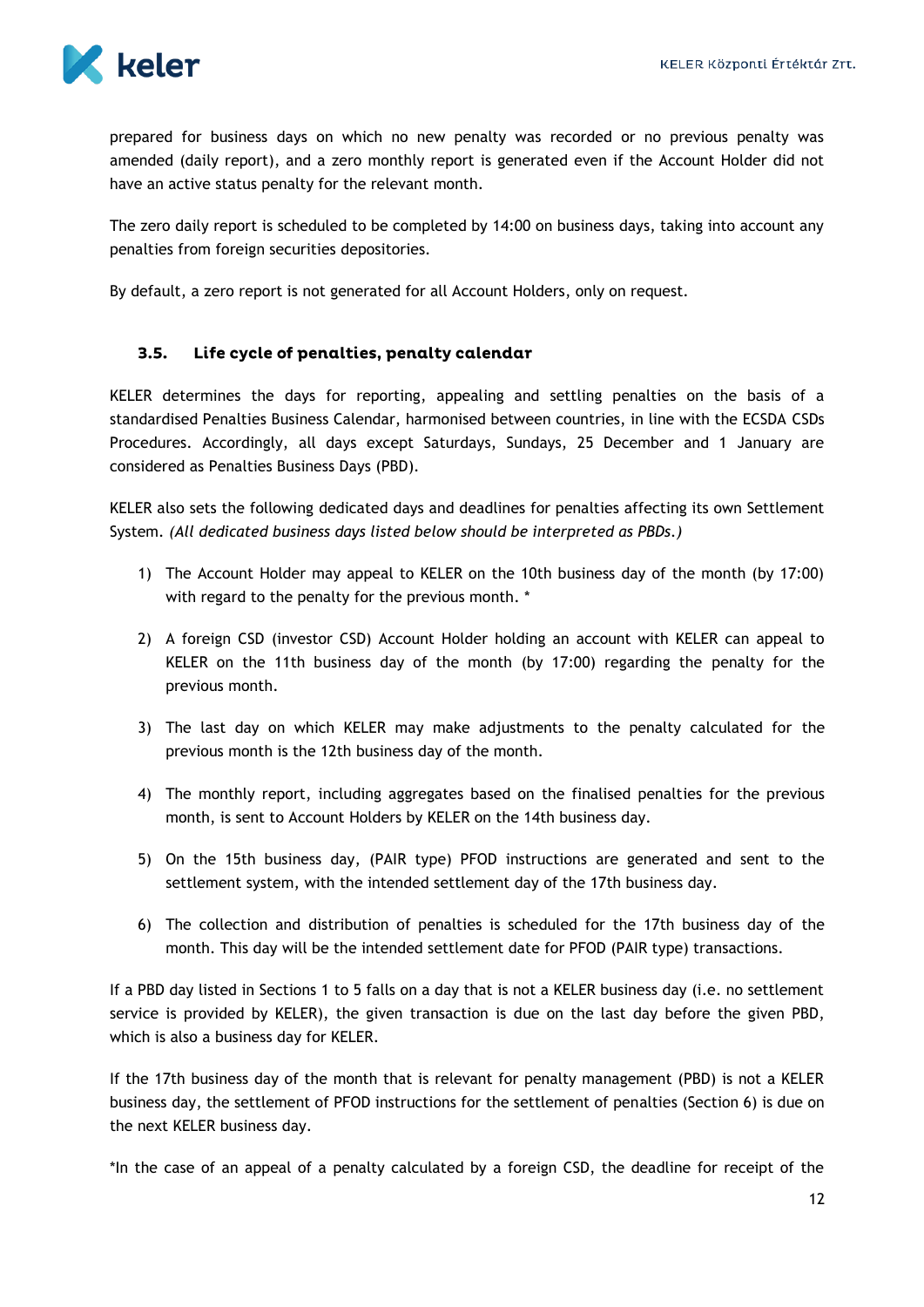

appeal by KELER is 17:00 on the 9th PBD (if the 9th PBD is not a KELER business day, the deadline for the appeal is 17:00 on the preceding KELER business day.)

#### <span id="page-13-0"></span> $3.6.$ Appeals, modification of penalties

KELER Account Holders are expected to check the penalty reports on a daily basis and to report to them any penalties due to or payable by their underlying clients.

An Account Holder may appeal if they do not agree with the calculated penalty and the reason for their appeal is one of the following.

The grounds for appeal may include the following:

- *Calculation error:* A discrepancy between the amount of the penalty reported by KELER and the amount determined by the Account Holder. Typically, this may be due to errors in the master data, e.g. the classification of the financial instrument, its liquidity, the calculation of the penalty rate applied, etc., which may lead to an incorrect result.
- *Missing penalty:* Where the failed settlement instruction is not included in the daily report sent by KELER, but the financial instrument included in the order is subject to a penalty.
- The party at fault is disputed: In rare cases, it is only after the automatic calculation of the penalty that it can be decided ex-post which of the participants involved in the settlement instruction is the party actually at fault and liable to pay the penalty. Such cases may include the following:
	- $\circ$  In the case of an already matched order submitted late by a Market Infrastructure, the LMFP will be automatically allocated to the transferring party as the party at fault.
	- o In case of failure of linked FOP transfers or repo transactions due to a LINK reason, both parties may be automatically issued a penalty.
- *Wrongly charged penalty:* In the exceptional cases listed in the ESMA CSDR Q&A*<sup>10</sup>*, a central securities depository may waive the application of a penalty:
	- o Insolvency proceedings are opened against the failing participant
	- o Trading or settlement of a financial instrument with the relevant ISIN code is suspended due to unjustified security creation discovered during reconciliation.
	- o In the case of a settlement instruction where the cash settlement takes place outside the

 $\overline{a}$ 

<sup>10</sup> <https://www.esma.europa.eu/press-news/esma-news/esma-updates-csdr-qas-10> *(Settlement Discipline Questions* 

*<sup>4</sup> – Cash penalties: scope)*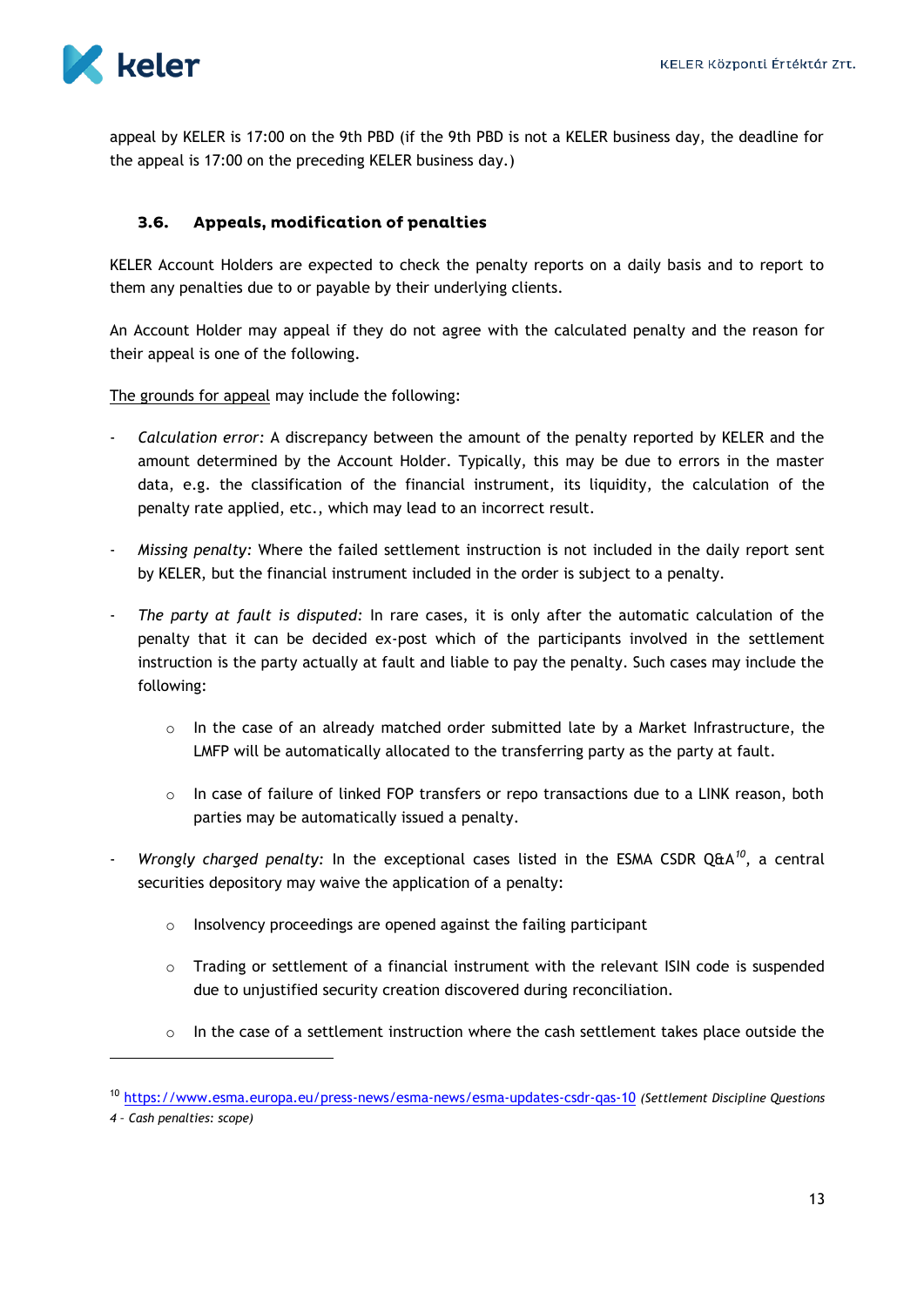

Settlement System and the relevant payment system has a settlement holiday on the intended settlement date.

o A technical problem in the system of the Central Securities Depository that prevents settlement on time, e.g. in case of failure of infrastructure components, cyber attack, network problems.

KELER may reject an appeal in the event of a discrepancy between the reference price of the security used for the calculation of the penalty and the price contested by the Account Holder, provided that the discrepancy between the prices indicated by the Account Holder and those applied by KELER does not exceed 20%.

Deadline for appeals: Account Holders may submit an appeal from the receipt of the daily report until the designated deadline of the month following the month in question. (see Section 2.5)

In all cases, we kindly ask our esteemed clients to **notify KELER of their appeal requests** and comments **as soon as possible** in case of any alleged errors or circumstances giving rise to an appeal, in order to allow sufficient time for the investigation of the same. We would like to draw your attention to the fact that the procedures for penalties calculated by foreign CSDs may take considerably longer due to the length of the settlement chain.

If the foreign account servicer (CSD) charges any fees in connection with an appeal initiated by a KELER Account Holder, for example for an unfounded appeal, KELER is entitled to pass on these fees to the Account Holder concerned.

The Account Holders can request a review of the penalties by sending an e-mail to penalty@keler.hu. The appeal must include in the e-mail all data and information necessary to identify and verify the penalty in question. This includes, but is not limited to:

- the account holder's securities account number with KELER,
- the unique or common penalty reference reported by KELER
- the reason for the appeal,
- the details of the calculation that the account holder considers justified
- in the case of a missing penalty item, the identification of the failed settlement instruction,

The appeal is examined by KELER and, if the appeal is justified, KELER amends, re-includes or removes the calculated penalty. (In the case of an appeal concerning a foreign CSD, it forwards the appeal to the external account servicer.)

The result of the appeal is communicated by KELER in a reply letter to the party that submitted the appeal and, in the case of a modification or cancellation of a penalty, the modified (new) record is also shown in the next daily report, keeping the original date of detection but with a new penalty status or reason.

KELER may also make changes to the calculated penalty items without appeal, at the latest by the 12th business day of the month (PBD), if a master data or parameter used for the calculation (e.g. market price of the security, type of security) subsequently changes in its own system or if it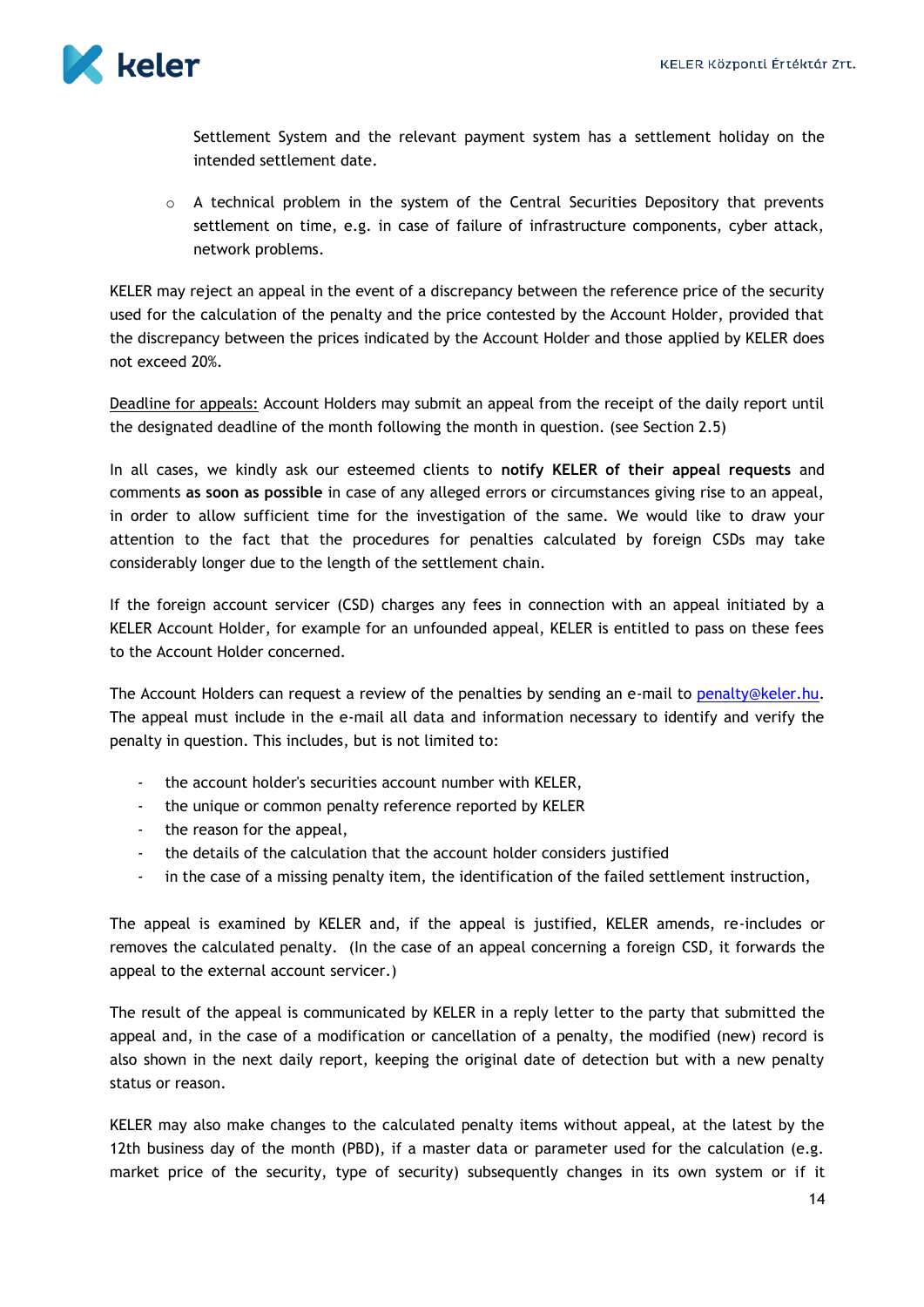

discovers an error affecting the calculation of the penalty on its own initiative. (Alternatively, if it receives a change notification from a foreign securities depository.)

If a penalty item is amended or subsequently recorded by KELER, the item appears in the next daily report to be sent to the Account Holders concerned.

#### <span id="page-15-0"></span> $3.7.$ **Settlement of penalties**

Dedicated cash accounts for the settlement of penalties, where the collection and distribution can be settled by KELER using PFOD instructions, are set up for each Account Holder according to the following default set of rules:

o In the case of HUF:

- for credit institutions: MNB account number
- for different clients: own type of KELER account number (unless the MNB account number is currently the default settlement cash account under a separate contract)
- o Other currencies: for all clients: own type of KELER account number

If you require a different configuration from the above, please contact the Client Service of KELER at [clientservice@keler.hu.](mailto:clientservice@keler.hu)

Please note that for the settlement of penalties, the Account Holder must have a settlement account in the currency of the penalty.

After the netting of the penalty amounts for the previous month, on the 15th business day of the month (PDB), KELER prepares the future value dated and already matched PFOD (transaction type: PAIR) instructions, which will be used to collect and distribute the penalties on the 17th business day of the month (PBD) or, if this day is not a KELER business day, on the next KELER business day.

If a cross-border transaction of a KELER Account Holder is also subject to a penalty by a foreign CSD, the amounts payable to the external KELER account servicer will be settled by a separate PFOD order, in addition to the penalties calculated by KELER.

The netting of penalties incurred by foreign CSDs is performed at the level of the external account servicers of KELER (per currency), even if the KELER Account Holder has incurred penalties at several EU CSDs through the given external account servicer in the given month.

KELER will generate as many PFOD instructions per Account Holder as there are penalties incurred by the Account Holder and as many currencies in which the penalties are due for collection/distribution. (In terms of netting, it is currently possible at the level of KELER, SIX SIS and KDPW.)

Once PFOD instructions with this PAIR transaction code have been accepted by the settlement system, KELER informs the client of the amount to be actually settled and the account number to be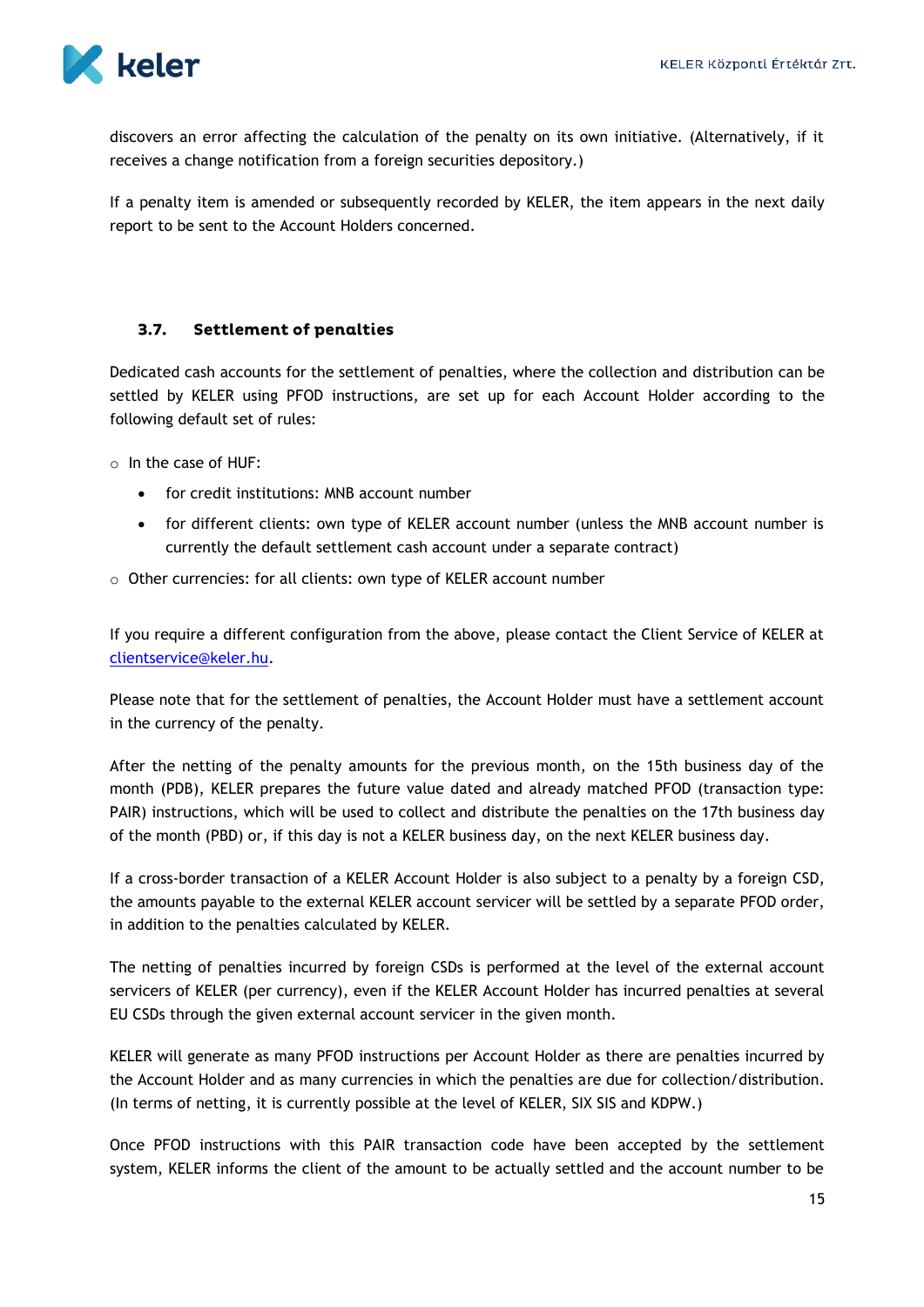

debited or credited by means of the order status message (MT548, sese.024).

Based on this notification, **the account holder to be debited shall, on the intended settlement date of the PFOD instruction, until the start of the settlement period (07:00), ensure that the amount in their account for the collection of penalties is at least sufficient to cover the settlement of the penalty to be paid.**

After the opening of the 17th business day, KELER attempts to collect the amount of the penalties through the PFOD transaction. Instructions to debit penalties are sent to the settlement system in released status and instructions to credit penalties to Account Holders are sent to the settlement system in hold status.

On the basis of successfully settled PFOD instructions, the amounts collected are held by KELER in a dedicated cash account until all outstanding penalties are settled. The crediting of penalties to eligible Account Holders, i.e. the release of PFOD instructions kept in hold state, will only commence once all debits (collections) have been successfully settled for all Account Holders. Also, penalties from foreign CSDs will only be credited if the amount has been credited to KELER's account.

|       | The PFOD instructions for the settlement of penalties are generated by KELER with the following main |  |  |
|-------|------------------------------------------------------------------------------------------------------|--|--|
| data: |                                                                                                      |  |  |
|       |                                                                                                      |  |  |

| Transaction type                                     | <b>PAIR</b>                                                                                                                                                                                                                                                                                              |
|------------------------------------------------------|----------------------------------------------------------------------------------------------------------------------------------------------------------------------------------------------------------------------------------------------------------------------------------------------------------|
| <b>ISIN</b>                                          | LU2128008567                                                                                                                                                                                                                                                                                             |
| Trade date                                           | PBD 15 (possible deviation due to holidays)                                                                                                                                                                                                                                                              |
| Intended settlement date                             | PBD 17 (possible deviation due to holidays)                                                                                                                                                                                                                                                              |
| Settlement quantity                                  | $\Omega$                                                                                                                                                                                                                                                                                                 |
| Settlement amount and currency                       | Global net amount (based on monthly report)                                                                                                                                                                                                                                                              |
| Account Holder's securities account number           | <b>XXXXPENLTY</b><br>where 'XXXX' denotes the first 4 characters of the<br>participant's central securities account number (main<br>account number) and 'PENLTY' denotes the dedicated sub-<br>account for the settlement of the penalty (last 6<br>characters of the central securities account number) |
| Settlement counterparty securities account<br>number | 9999PENLTY                                                                                                                                                                                                                                                                                               |
| Settlement counterparty matching BIC                 | KELRHUHBXXX                                                                                                                                                                                                                                                                                              |

The following procedure is applied by KELER in the **handling of** possible **penalty defaults**:

No Account Holder receives a penalty credit on the 17th business day (PBD) until KELER has collected the amounts due in full from all Account Holders, that is, the settlement of the relevant PFOD instructions will be suspended by KELER until such time (in hold status).

 If a PFOD Order is not settled by 9:00 on the 17th business day (PBD) at the latest due to a lack of funds, KELER will declare a default and send a notice to the defaulting Account Holder by electronic mail. (After the transaction, a default fee will be charged!)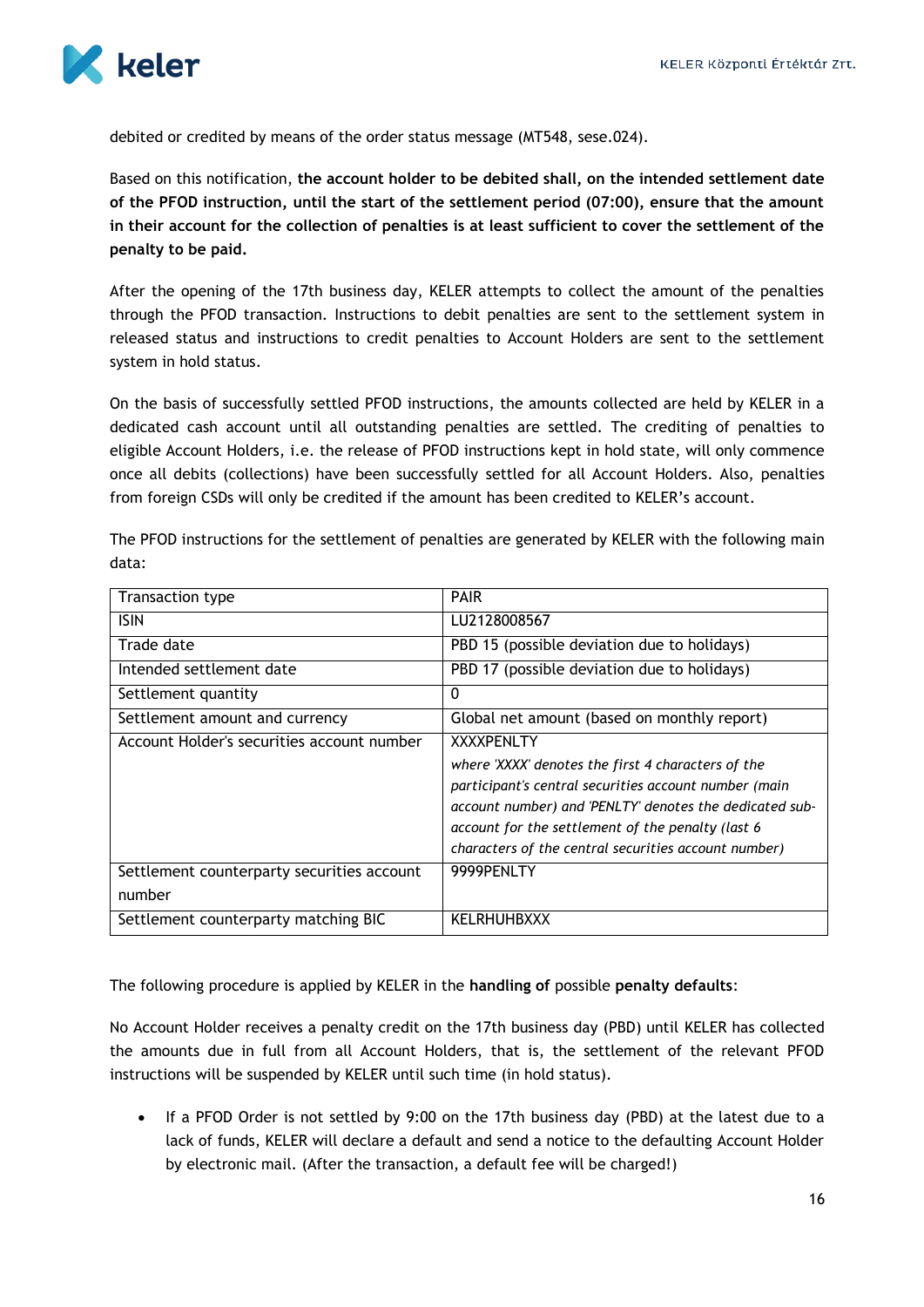

- If the debit remains unsuccessful within 13:00 on the given day, KELER will notify all Account Holders of the default through the usual communication channels (website, KID).
- If the debtor Account Holder is still in default at 09:00 on the next business day, KELER will declare a new day of default and send a new notice to the Account Holder. (At the same time, a new default fee will be charged for the transaction.)
- If the debit has not been settled by 13:00 on the business day following the intended settlement date, KELER will recalculate the payment items of the defaulting and all affected Account Holders in a special procedure and generate new PFOD instructions. (One based on the available amount expected to be settled if there is an available cash account balance, and a second one for the amount not settled).

At the same time, the original PFOD instructions for crediting all Account Holders that would have expected to be credited based on the amount to be debited from the defaulting Account Holder are also cancelled.

Together with the recalculation and the generation of new PFOD instructions, the other nondefaulting Account Holders are credited with the amounts collected so far, i.e. the settlement instructions that were held back until then are released for settlement (hold- >release).

- The PFOD instructions created as a result of the recalculation and still pending on the last business day of the month in question are cancelled from the system by KELER before the close of the last business day of the month. A default fee is charged for each business day, including the day of cancellation, for the outstanding debit PFOD instruction until cancellation.
- After the month-end cancellation of PFOD instructions by KELER, the Account Holders (and their clients) concerned may pursue their claims against each other bilaterally outside KELER's penalty mechanism.

Repeated breaches of payment discipline may lead to suspension and termination of KELER membership. Furthermore, the cases concerned may be reported to the competent national authority, with the Account Holder's name.

KELER also applies the rules relevant to penalty defaults if for reasons attributable to the Account Holder the securities or cash account needed for the settlement of the PAIR PFOD instruction is missing.

KELER charges the fees indicated in the applicable Fee Schedule in connection with the penalty procedures and may pass on the fees charged by the foreign CSD to the Account Holder concerned

#### <span id="page-17-0"></span> $3.8.$ Procedure to be followed in insolvency procedure

KELER does not charge a penalty for a default caused by an Account Holder who is subject to an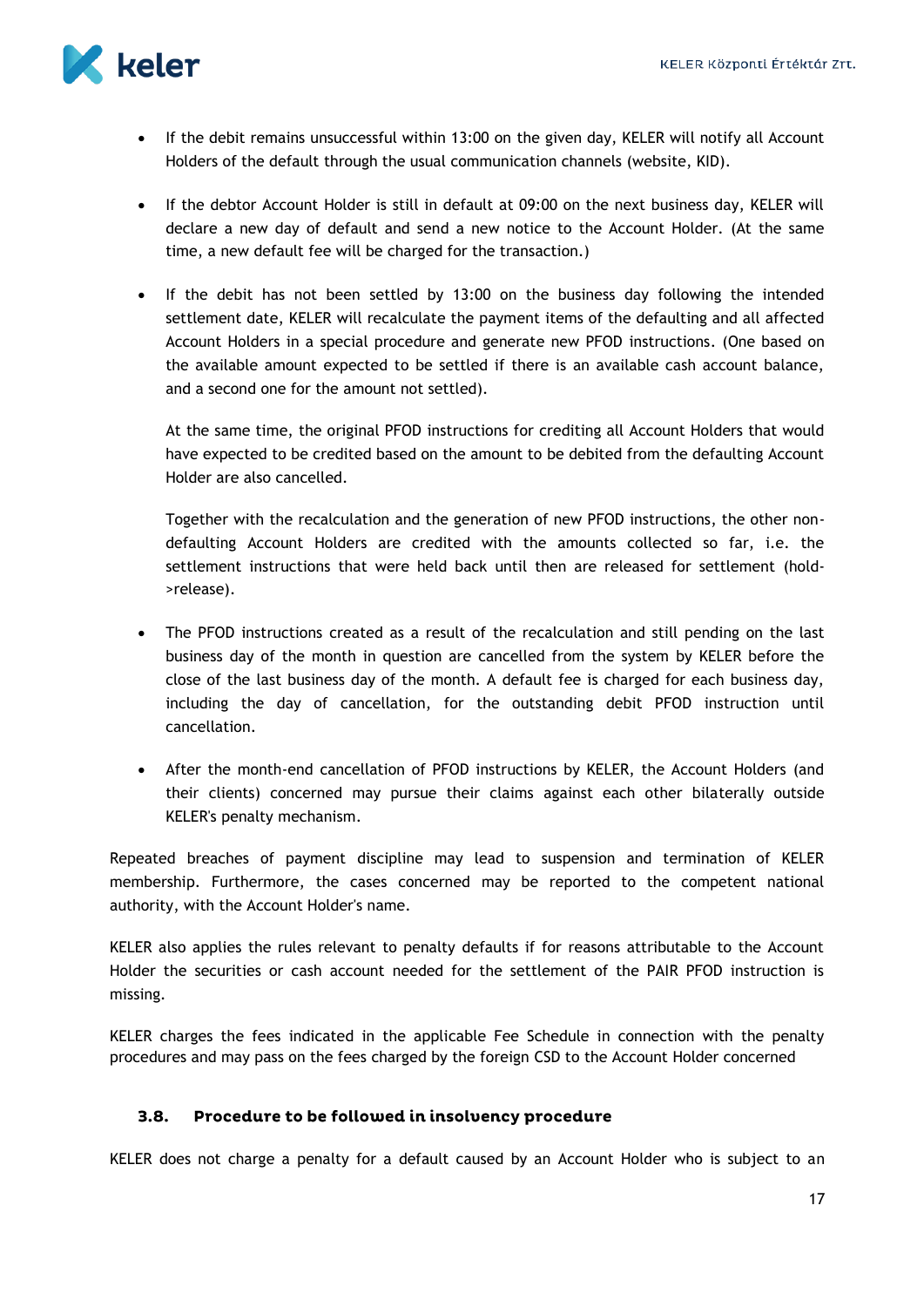

insolvency procedure for settlement fails occurring after the date of notification of the procedure.

The penalties calculated until then are handled separately in the monthly report and in the penalty collection by KELER, i.e. they are not taken into account in the determination of the global net amount.

#### <span id="page-18-0"></span> $3.9.$ Handling of penalties due for transactions cleared by the central counterparty

The details of the penalties due for failed settlement instructions cleared by the CCP pursuant to Article 19 of Regulation (EU) No 2018/1229 shall be reported by the CSD to the CCP (KELER CCP) and the participants concerned, and the collection and distribuiton of these penalties to each clearing member shall be performed by the CCP. The central counterparty reports the result of the collection and distribution to the clearing members to the CSD.

As set out above, the details of the relevant failed instructions and calculated penalties are reported by KELER to both the participant concerned and KELER CCP. In such cases, the CCP is reported with the 'CCPA' Party Capacity Indicator in the penalty reports. When determining the global net amount calculated by KELER per account holder, these penalty amounts are excluded from the calculation and thus do not form part of the (PFOD-type) penalty settlements initiated by KELER.

## <span id="page-18-1"></span>**4. Contact details**

#### **KELER:**

The following contact details are available to Client to pose questions or report problems related to penalties:

- daily operational matters, appeals: [penalty@keler.hu](mailto:penalty@keler.hu)
- setting up and changing report subscription rules: [clientservice@keler.hu](mailto:clientservice@keler.hu)
- error reporting related to the delivery of reports, technical problems: [servicedesk@keler.hu](mailto:servicedesk@keler.hu)

#### **Account Holder:**

We would like to inform our clients that all reports, information and notices related to penalties are sent by KELER to the operational contact person(s) for settlements by default. In the absence of a dedicated operational contact person, notifications are sent to the person(s) indicated on the Counterparty's master data form.

If you would like to notify additional persons for the purpose of handling penalties or to expand the number of persons to be notified (e.g. by providing a group e-mail address), please indicate your wish using the form available on the KELER website: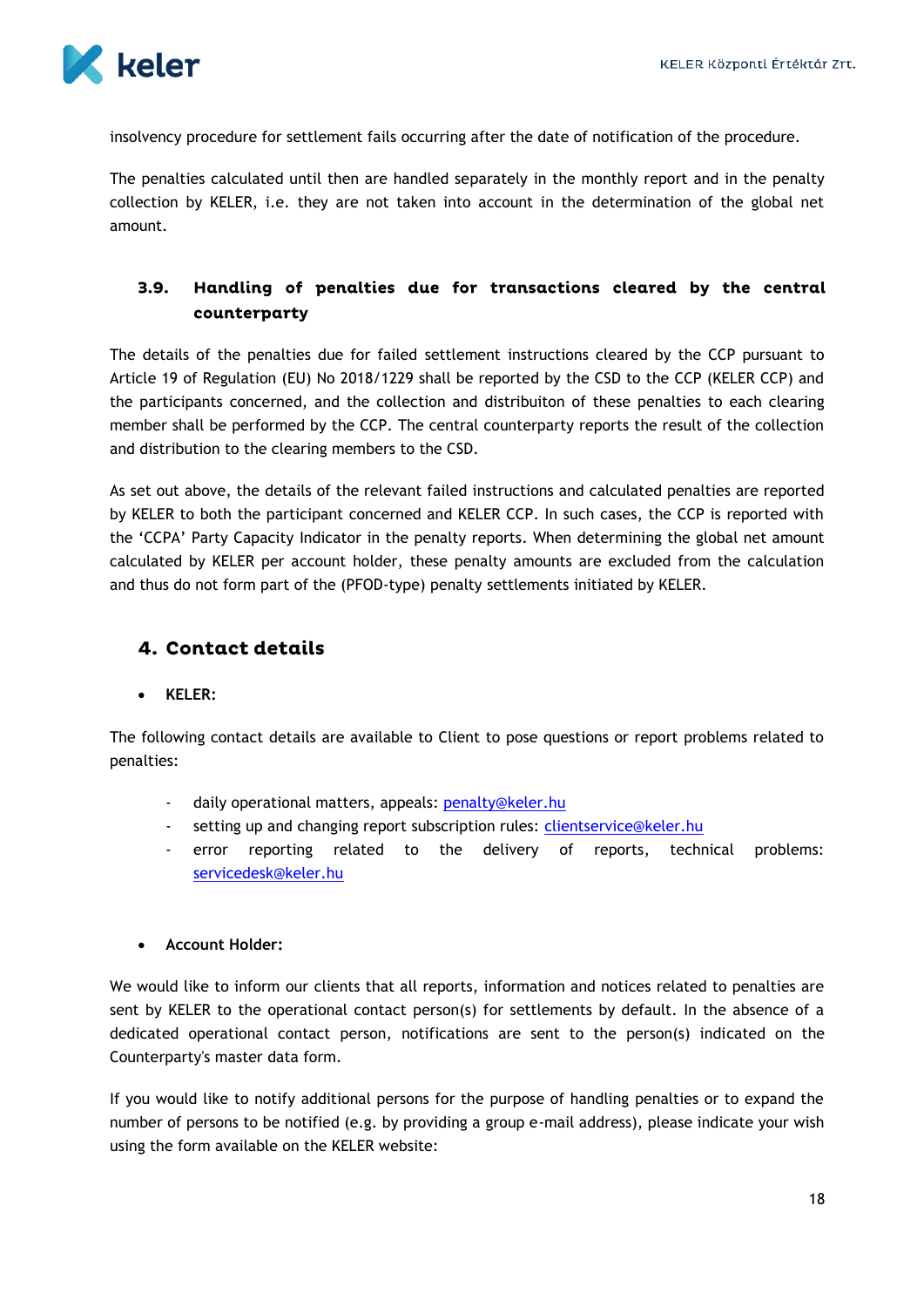

## <https://english.keler.hu/KELER/KelerContactList/>

KELER excludes its liability in the event that the Account Holder fails to comply with its obligation to change and notify data, and in the event of damages and consequences resulting from the failure to notify or the notification of the incorrect contact person.

## <span id="page-19-0"></span>5. Transitional provisions

**KELER must ensure the collection and allocation of penalties for failed settlements retroactively from the date of entry into force of the original legislation, i.e. from 1 February 2022, before the date of the activation of the penalty mechanism.**

Based on the above, the following transitional procedure will be followed to ensure the ex-post collection and allocation of penalties:

KELER plans to continue the full operation of the penalty mechanism from 2 May 2022, but for the transitional period, i.e. for the months of February, March and April 2022, the penalties will be settled in one lump sum retrospectively.

The details of the penalties for the three months concerned will be prepared and made available to account holders by KELER by 31 May 2022 in the aggregated form, which will be sent to the designated contact persons by e-mail in an excel sheet.

The deadline for appealing the three monthly penalties concerned is different from the normal procedure: 30 June 2022

However, given that KELER is scheduled to provide penalty reports in a live environment already in April 2022, our clients will be informed of some of the penalty amounts before the excel sheet report in May. Thus, we kindly ask our clients to send any comments or appeals related to the reported penalties to KELER as soon as possible after their occurrence, so that the necessary corrections can be made.

Following the appeal deadline and any adjustments, the **penalties will be collected and distributed by 31 July 2022.** (The exact date will be communicated separately via the usual communication channels at a later stage.)

Prior to the settlement of the penalties, all Account Holders will receive a repeat report (in an excel sheet) on the (net) amount of penalties actually to be settled and the main details of the underlying penalties.

At the same time, please note that in the live environment, during the dry run, monthly penalty reports may be generated, but these are for information purposes only, as they are generated for one month periods under normal, simulated dry run, operations and the payment requirements indicated in the monthly reports will not be fulfilled and no PFOD instructions will be generated by KELER.

The settlement of the initial, normally scheduled first (PAIR) PFOD instructions, for penalties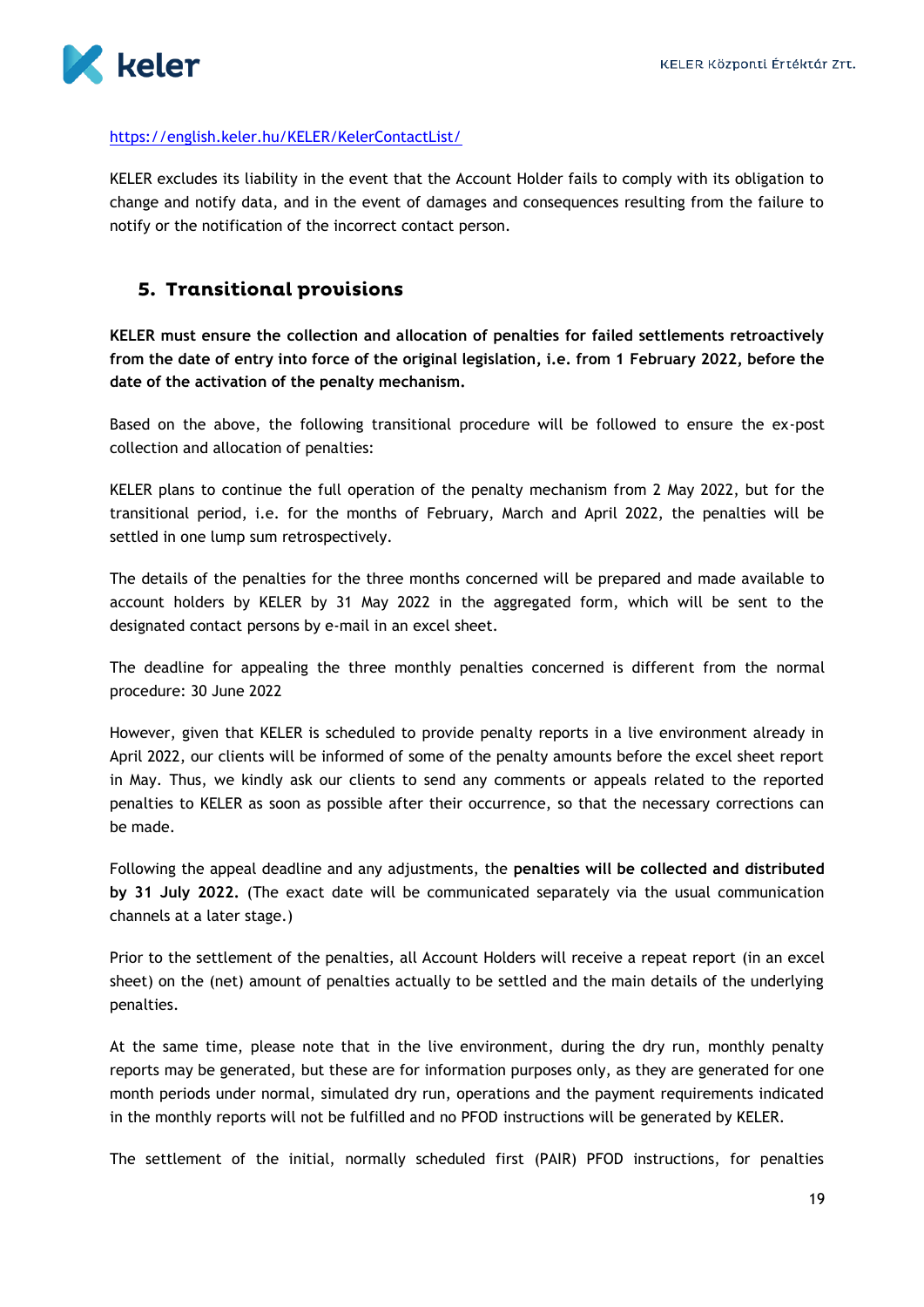

affecting KELER's Settlement System, after the penalties detected in the month of May 2022 will be due on 23 June 2022, i.e. on the 17th PBD day.

Please also note that **the settlement of penalties foreign CSDs will continue to be settled on a monthly basis according to the normal schedule.** Thus, the first PFOD debit and credit transactions will be entered into the system with a intended settlement date of 23 March 2022 and will be notified in advance (monthly reports) to the Account Holders concerned. (Until the ISO format reports are available in a live environment, also in excel sheet format.)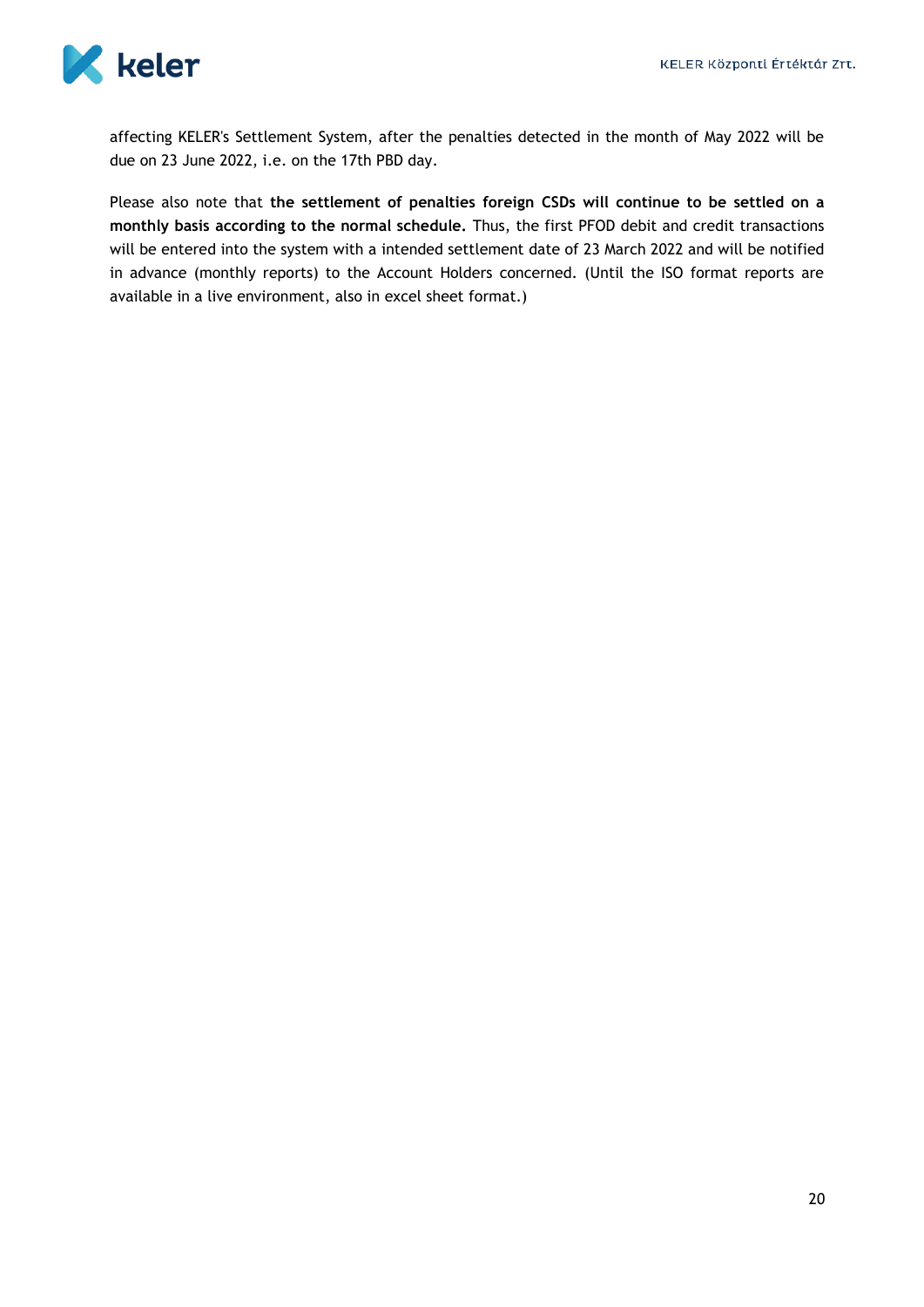

## <span id="page-21-0"></span>6. Appendix

#### **Example:**

The details of a failed (fictitious) transaction are the following:

|                          | Intended settlement date:                            | 14.06.2022             |
|--------------------------|------------------------------------------------------|------------------------|
| $\overline{\phantom{a}}$ | Settlement method:                                   | Against payment (APMT) |
| $\overline{\phantom{a}}$ | Settlement currency:                                 | HUF                    |
| $\blacksquare$           | Securities quantity to be settled:                   | 25,000                 |
| ٠                        | Securities type:                                     | Liquid shares (SHRS)   |
|                          | Penalty rate:                                        | 1.0 bp $(=0.0001)$     |
| $\sim$                   | Market price of the security on each day:            |                        |
|                          | 14.06.2022:<br>$\circ$                               | HUF 15,000             |
|                          | 15.06.2022:<br>$\circ$                               | HUF 15,300             |
|                          | 16.06.2022:<br>$\bigcirc$                            | HUF 14,600             |
|                          | Overnight credit rate (HUF):                         | 4.9%                   |
|                          | Timestamp of acceptance of the Seller's (DVP) order: | 16.06.2022 13:00:00    |
|                          | Timestamp of acceptance of the Buyer's (RVP) order:  | 14.06.2022 08:05:00    |
|                          | Matching date:                                       | 16.06.2022 13:00:01    |
|                          |                                                      |                        |

The Seller in the example submits their order two business days later than the intended settlement date, so the successful matching of the two parties' instructions can only take place on 16.06.2022. However, on 16.06.2022, the transaction is not settled because the Buyer's cash account is uncovered. Settlement will only take place one day later, on 17.06.2022.



Based on the above, the first time a failure can be detected is on 16.06.2022, as only from this date onwards can the instructions be considered as matched. On the following business day (17.06.2022) the following penalties will be calculated by KELER.

- 1. For 2 business days between 14.06.2022 and 16.06.2022: LMFP, party at fault: the Seller. The penalties for the two business days are calculated cumulatively. Since the instruction type is DVP, the calculation method is the following: SECU, i.e. the daily reference price of the security and the penalty rate, determines the amount of the penalty:
	- 14.06.2022: 25,000 pcs x HUF 15,000 x 0.0001 = HUF 37,500
	- 15.06.2022: 25,000 pcs x HUF 15,300 x 0.0001 = HUF 38,250 For 2 days in total: For 2 days in total: